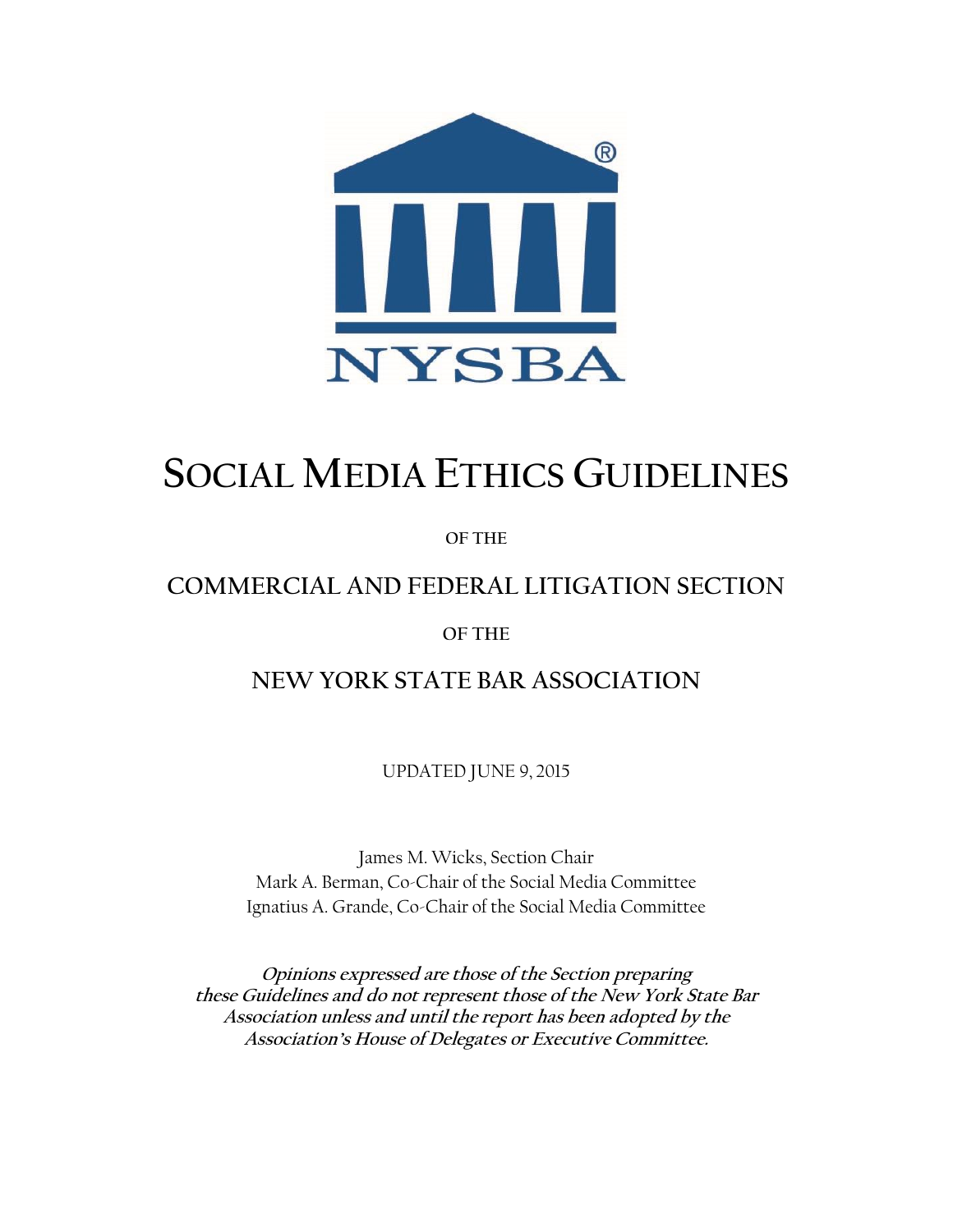#### **PREPARED BY**

# **THE SOCIAL MEDIA COMMITTEE OF THE COMMERCIAL AND FEDERAL LITIGATION SECTION**

# *CO-CHAIRS*

Mark A. Berman Ganfer & Shore, LLP

Ignatius A. Grande Hughes Hubbard & Reed LLP

# *SECRETARY*

Aaron E. Zerykier Farrell Fritz, PC

# TWITTER ACCOUNT MANAGER Scott L. Malouf

# *MEMBERS*

Craig Brown Damian R. Cavaleri Adam I. Cohen Philip H. Cohen Tarique N. Collins Melissa Crane Joseph V. DeMarco Jonathan E. DeMay Dauphine Alexandra Dunlap Marcy Einhorn Alfred Fatale Tom Fini Jessica Page Fisher Ronald J. Hedges David Paul Horowitz David Jaroslawicz Jessica L. Jimenez

Shawndra G. Jones Jessie A. Kuhn Janelle Lewis Scott L. Malouf Marc Melzer Yitzy Nissenbaum Jason S. Oliver Michael Parker Peter J. Pizzi Gina M. Sansone Brendan Schulman Loree J. Shelko Maryanne Stanganelli Dan Toshiki Szajngarten Deirdre E. Tracey Michael Weiss Aaron E. Zerykier

LAW SCHOOL INTERN Zahava Moedler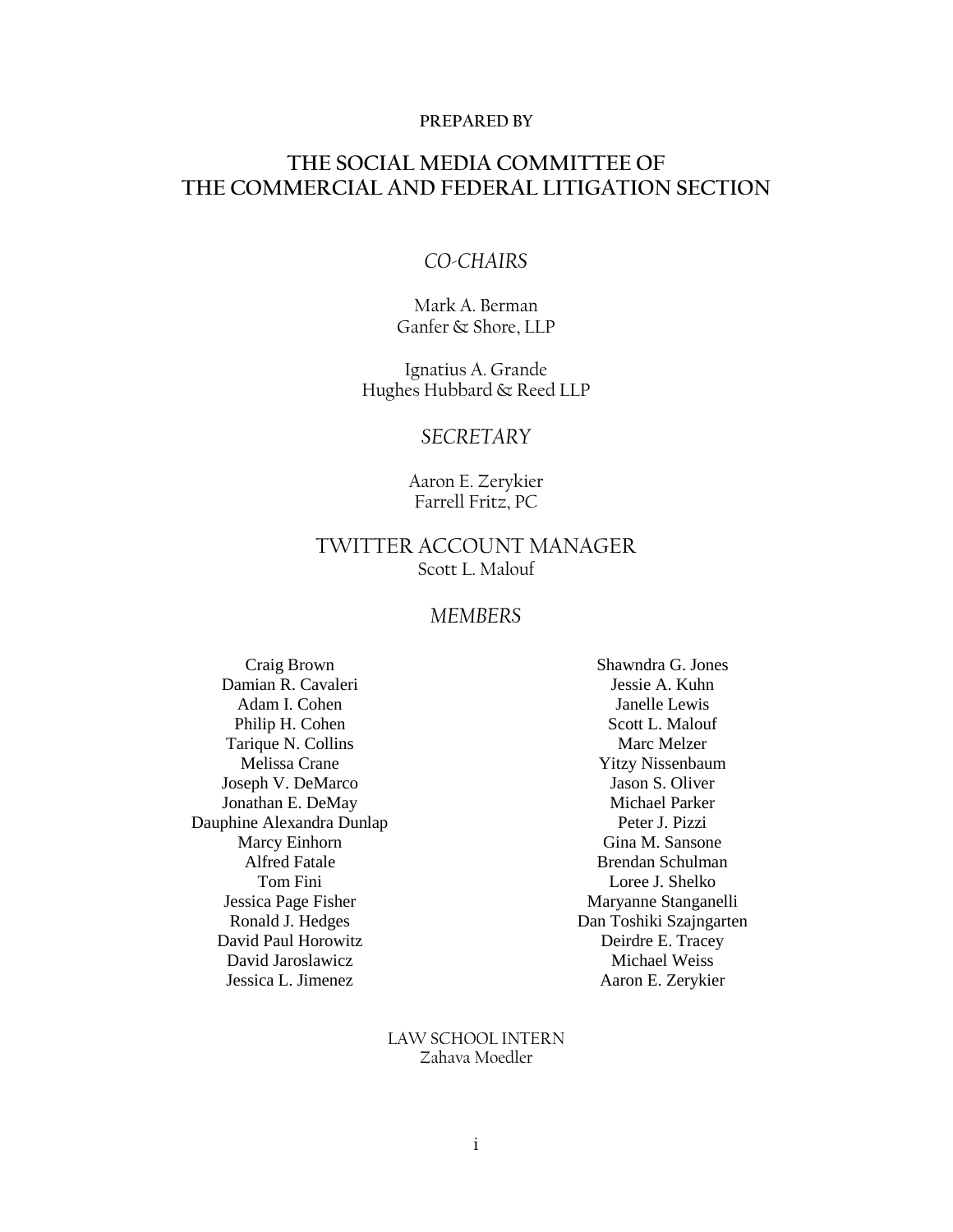# **TABLE OF CONTENTS**

# **Page**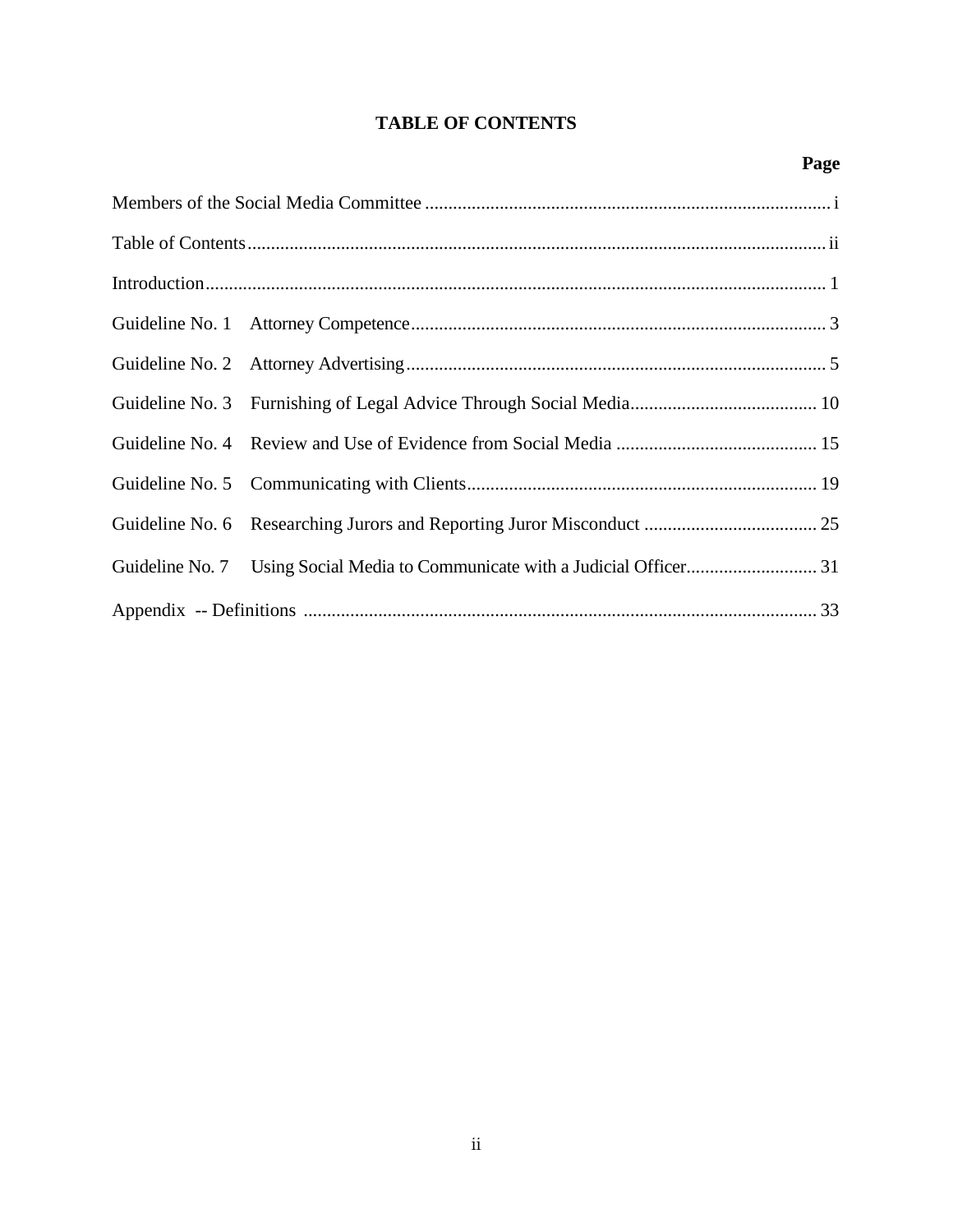#### **INTRODUCTION**

Social media networks such as LinkedIn, Twitter and Facebook are becoming indispensable tools used by legal professionals and those with whom they communicate. Particularly, in conjunction with the increased use of mobile technologies in the legal profession, social media platforms have transformed the ways in which lawyers communicate. As use of social media by lawyers and clients continues to grow and as social media networks proliferate and become more sophisticated, so too do the ethical issues facing lawyers. Accordingly, the Commercial and Federal Litigation Section of the New York State Bar Association, which authored these social media ethics guidelines in 2014 to assist lawyers in understanding the ethical challenges of social media, is updating them to include new ethics opinions as well as additional guidelines where the Section believes ethical guidance is needed (the "Guidelines"). In particular, these Guidelines add new sections on lawyers' competence,<sup>1</sup> the retention of social media by lawyers, client confidences, the tracking of client social media, communications by lawyers with judges, and lawyers' use of LinkedIn.

These Guidelines are guiding principles and are not "best practices." The world of social media is a nascent area that is rapidly changing and "best practices" will continue to evolve to keep pace with such developments. Moreover, there can be no single set of "best practices" where there are multiple ethics codes throughout the United States that govern lawyers' conduct. In fact, even where jurisdictions have identical ethics rules, ethics opinions addressing a lawyer's permitted use of social media may differ due to varying jurisdictions' different social mores, population bases and historical approaches to their own ethics rules and opinions.

These Guidelines are predicated upon the New York Rules of Professional Conduct  $("NYRPC")^2$  and ethics opinions interpreting them. However, illustrative ethics opinions from other jurisdictions may be referenced where, for instance, a New York ethics opinion has not addressed a certain situation or where another jurisdiction's ethics opinion differs from the interpretation of the NYRPC by New York ethics authorities. In New York State, ethics opinions are issued not just by the New York State Bar Association, but also by local bar associations located throughout the State. $3$ 

Lawyers need to appreciate that social media communications that reach across multiple jurisdictions may implicate other states' ethics rules. Lawyers should ensure compliance with the ethical requirements of each jurisdiction in which they practice, which may vary considerably.

One of the best ways for lawyers to investigate and obtain information about a party, witness, or juror, without having to engage in formal discovery, is to review that person's social

l

As of April 2015, fourteen states have included a duty of competence in technology in their ethical codes. <http://www.lawsitesblog.com/2015/03/mass-becomes-14th-state-to-adopt-duty-of-technology-competence.html> (Retrieved on April 26, 2015).

<sup>2</sup> <https://www.nycourts.gov/rules/jointappellate/NY-Rules-Prof-Conduct-1200.pdf>

<sup>3</sup> A breach of an ethics rule is not enforced by bar associations, but by the appropriate disciplinary bodies. Ethics opinions are not binding in disciplinary proceedings, but may be used as a defense in certain circumstances.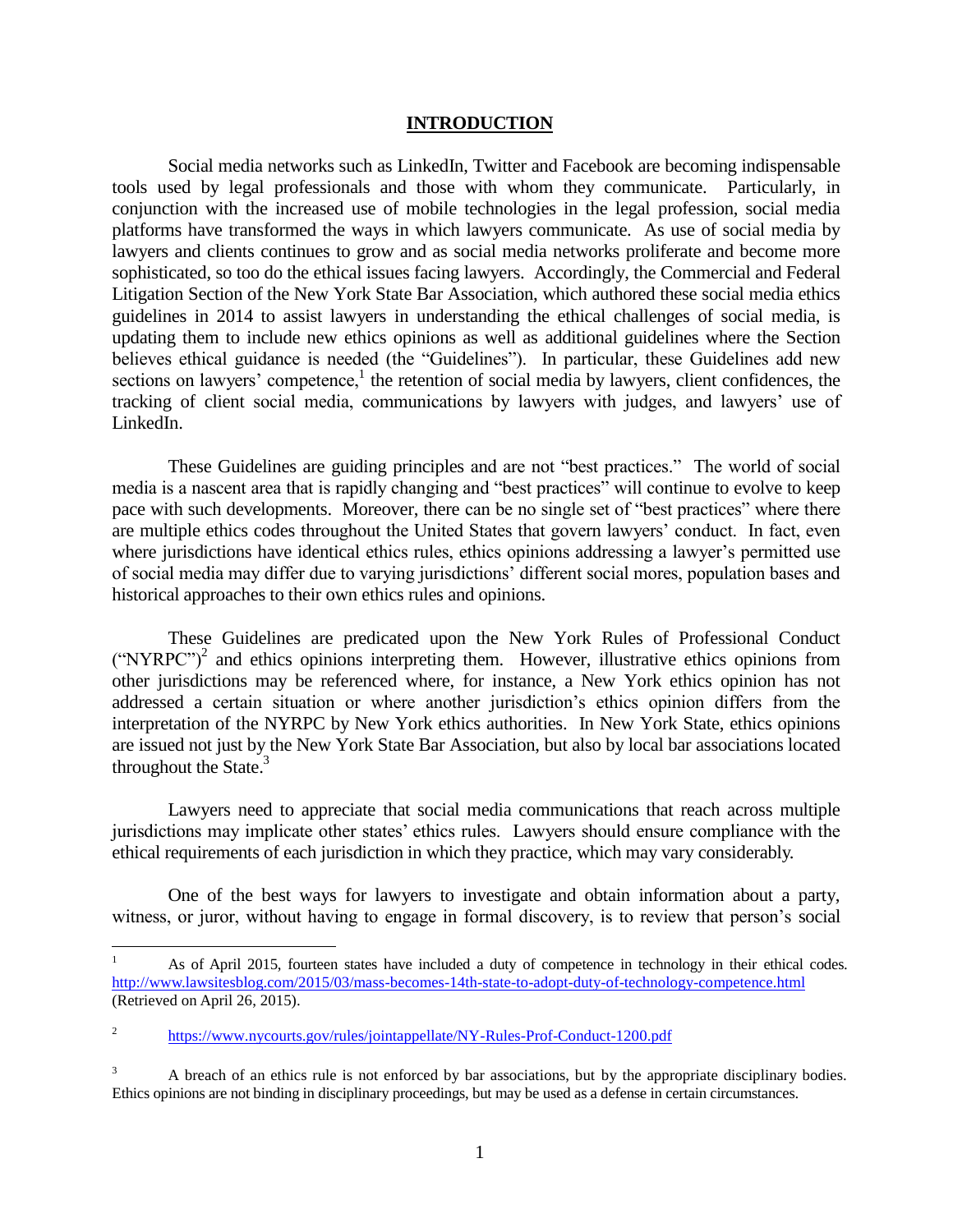media account, profile, or posts. Lawyers must remember, however, that ethics rules and opinions govern whether and how a lawyer may view such social media. For example, when a lawyer conducts research, unintended social media communications or electronic notifications received by the user of a social media account revealing such lawyer's research may have ethical consequences.

Further, because social media communications are often not just directed at a single person but at a large group of people, or even the entire Internet "community," attorney advertising rules and other ethical rules must be considered when a lawyer uses social media. It is not always readily apparent whether a lawyer's social media communications may constitute regulated "attorney advertising." Similarly, privileged or confidential information may be unintentionally divulged beyond the intended recipient when a lawyer communicates to a group using social media. Lawyers also must be cognizant when a social media communication might create an unintended attorneyclient relationship. There are also ethical obligations with regard to a lawyer counseling clients about their social media posts and the removal or deletion of them, especially if such posts are subject to litigation or regulatory preservation obligations.

Throughout these Guidelines, the terms "website," "account," "profile," and "post" are referenced in order to highlight sources of electronic data that might be viewed by a lawyer. The definition of these terms no doubt will change and new ones will be created as technology advances. However, such terms for purposes of complying with these Guidelines are functionally interchangeable and a reference to one should be viewed as a reference to each for ethical considerations.

References to the applicable provisions of the NYRPC and references to relevant ethics opinions are noted after each Guideline. Finally, definitions of certain terminology used in the Guidelines are set forth in the Appendix.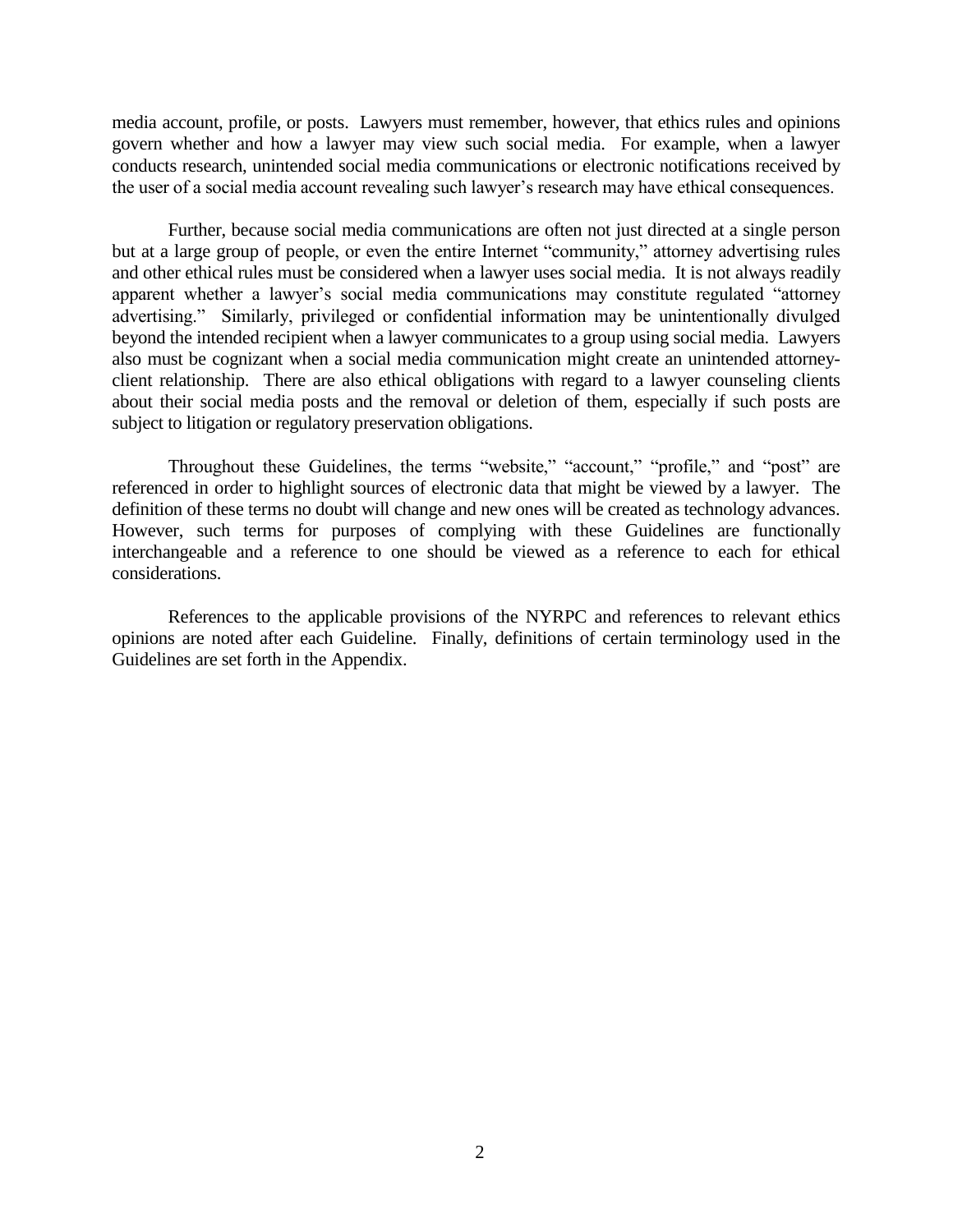# **1. ATTORNEY COMPETENCE**

# **Guideline No. 1: Attorneys' Social Media Competence**

**A lawyer has a duty to understand the benefits and risks and ethical implications associated with social media, including its use as a mode of communication, an advertising tool and a means to research and investigate matters.** 

NYRPC  $1.1(a)$  and  $(b)$ .

*Comment*: [NYRPC 1.1\(a\)](https://www.nycla.org/siteFiles/Publications/Publications1748_0.pdf) provides "[a] lawyer should provide competent representation to a client. Competent representation requires the legal knowledge, skill, thoroughness and preparation reasonably necessary for the representation."

As Guideline No. 1 recognizes – and the Guidelines discuss throughout – a lawyer may choose to use social media for a multitude of reasons. Lawyers, however, need to be conversant with, at a minimum, the basics of each social media network that a lawyer or his or her client may use. This is a serious challenge that lawyers need to appreciate and cannot take lightly. As American Bar Association ("ABA") Formal Opinion  $466$  (2014)<sup>4</sup> states:

As indicated by [ABA Rule of Professional Conduct] Rule 1.1, Comment 8, it is important for a lawyer to be current with technology. While many people simply click their agreement to the terms and conditions for use of an [electronic social media] network, a lawyer who uses an [electronic social media] network in his practice should review the terms and conditions, including privacy features – which change frequently – prior to using such a network.<sup>5</sup>

A lawyer cannot be competent absent a working knowledge of the benefits and risks associated with the use of social media. "[A lawyer must] understand the functionality of any social media service she intends to use for . . . research. If an attorney cannot ascertain the functionality of a website, the attorney must proceed with great caution in conducting research on that particular site."<sup>6</sup>

 $\overline{4}$ [American Bar Ass'n Comm. on Ethics & Prof'l Responsibility, Formal Op. 14-466 \(2014\).](http://www.americanbar.org/content/dam/aba/administrative/professional_responsibility/formal_opinion_466_final_04_23_14.authcheckdam.pdf)

<sup>&</sup>lt;sup>5</sup> Competence may require understanding the often lengthy and unclear "terms of service" of a social media platform and whether the platform's features raise ethical issues. It also may require reviewing other materials, such as articles, comments, and blogs posted about how such social media platform actually functions.

<sup>5</sup> [Ass'n of the Bar of the City of New York Comm. on Prof'l and Jud. Ethics \("NYCBA"\), Formal Op. 2012-](http://www.nycbar.org/ethics/ethics-opinions-local/2012opinions/1479-formal-opinion-2012-02) [2 \(2012\).](http://www.nycbar.org/ethics/ethics-opinions-local/2012opinions/1479-formal-opinion-2012-02)

<sup>6</sup> Id.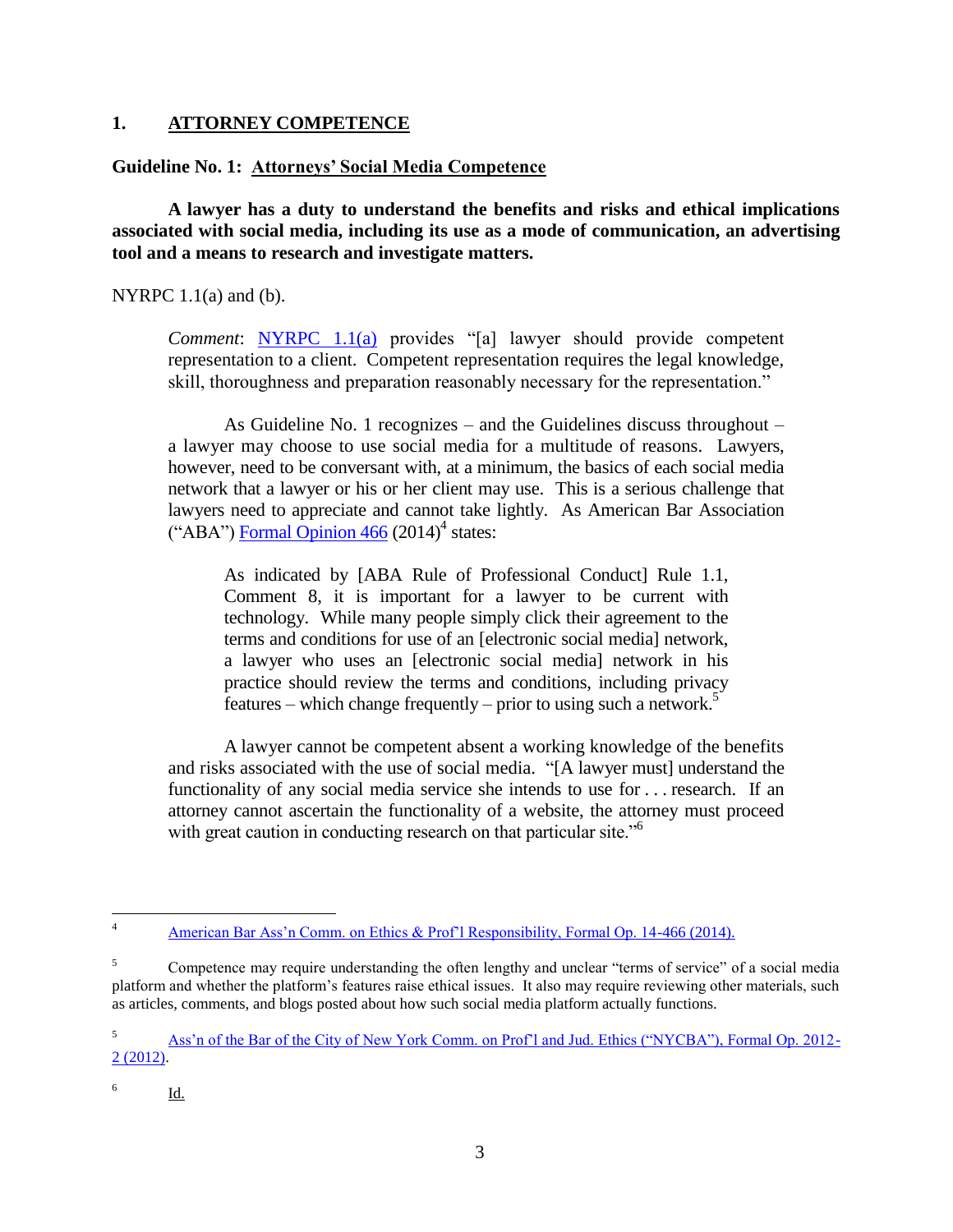Indeed, the comment to Rule 1.1 of the Model Rules of Professional Conduct of the ABA was amended to provide:

To maintain the requisite knowledge and skill, a lawyer should keep abreast of changes in the law and its practice, including the benefits and risks associated with relevant technology, engage in continuing study and education and comply with all continuing legal education requirements to which the lawyer is subject (emphasis added). $<sup>7</sup>$ </sup>

As **NYRPC** 1.1 (b) requires, "[a] lawyer shall not handle a legal matter that the lawyer knows or should know that the lawyer is not competent to handle, without associating with a lawyer who is competent to handle it." While a lawyer may not delegate his obligation to be competent, he or she may rely, as appropriate, on professionals in the field of electronic discovery and social media to assist in obtaining such competence.

l

[ABA Model Rules of Prof. Conduct, Rule 1.1, Comment 8;](http://www.americanbar.org/groups/professional_responsibility/publications/model_rules_of_professional_conduct/rule_1_1_competence/comment_on_rule_1_1.html) See N.H. Bar Ass'n, Ethics Corner (June 21, [2013\)](https://www.nhbar.org/legal-links/Ethics-Opinion-2012-13_05.asp) (lawyers "[have] a general duty to be aware of social media as a source of potentially useful information in litigation, to be competent to obtain that information directly or through an agent, and to know how to make effective use of that information in litigation").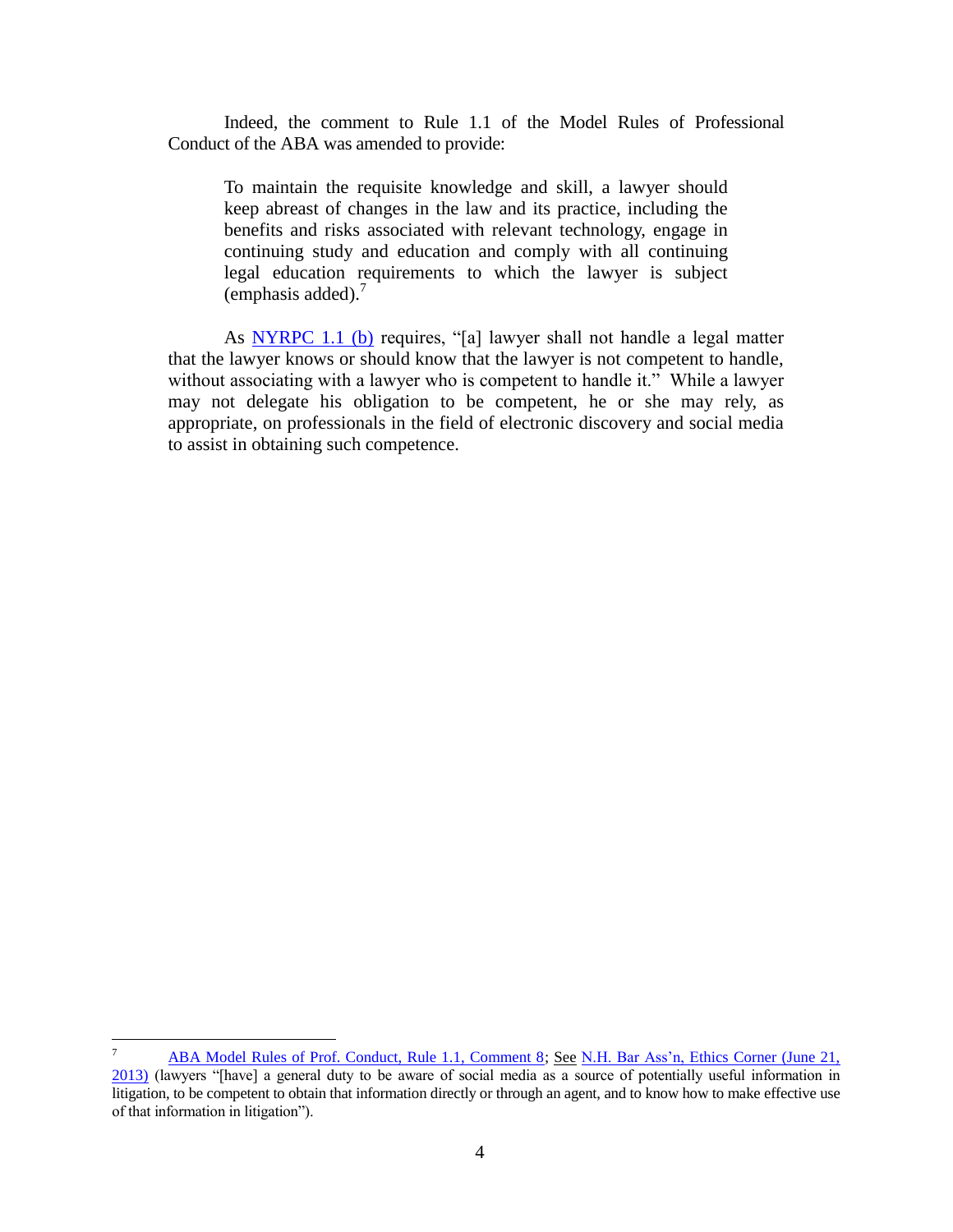# **2. ATTORNEY ADVERTISING**

# **Guideline No. 2.A: Applicability of Advertising Rules**

**A lawyer's social media profile that is used only for personal purposes is not subject to attorney advertising and solicitation rules. However, a social media profile, posting or blog a lawyer primarily uses for the purpose of the retention of the lawyer or his law firm is subject to such rules.<sup>8</sup> Hybrid accounts may need to comply with attorney advertising and solicitation rules if used for the primary purpose of the retention of the lawyer or his law firm. 9**

# NYRPC 1.0, 7.1, 7.3.

*Comment*: In the case of a lawyer's profile on a hybrid account that, for instance, is used for business and personal purposes, given the differing views on whether the attorney advertising and solicitation rules would apply, it would be prudent for the lawyer to assume that they do.

The nature of the information posted on a lawyer's LinkedIn profile may require that the profile be deemed "attorney advertising." In general, a profile that contains basic biographical information, such as "only one's education and a list of one's current and past employment" does not constitute attorney advertising.<sup>10</sup> According to [NYCLA, Formal Op. 748,](https://www.nycla.org/siteFiles/Publications/Publications1748_0.pdf) a lawyer's LinkedIn profile that "includes subjective statements regarding an attorney's skills, areas of practice, endorsements, or testimonials from clients or colleagues, however, is likely to be considered advertising."<sup>11</sup>

[NYCLA, Formal Op. 748](https://www.nycla.org/siteFiles/Publications/Publications1748_0.pdf) addresses the types of content on LinkedIn that may be considered "attorney advertising" and provides:

[i]f an attorney's LinkedIn profile includes a detailed description of practice areas and types of work done in prior employment, the user should include the words "Attorney Advertising" on the lawyer's LinkedIn profile. *See* RPC 7.1(f). If an attorney also includes (1) statements that are reasonably likely to create an expectation about results the lawyer can achieve; (2) statements that compare the lawyer's services with the services of other

 8 See also Virginia State Bar, *[Quick Facts about Legal Ethics and Social Networking](http://www.vsb.org/site/regulation/facts-ethics-social-networking)* (last updated Feb. 22, [2011\);](http://www.vsb.org/site/regulation/facts-ethics-social-networking) [Cal. State Bar Standing Comm. on Prof'l Resp. and Conduct, Formal Op. No. 2012-186 \(2012\).](http://ethics.calbar.ca.gov/portals/9/documents/opinions/cal%202012-186%20(12-21-12).pdf)

<sup>&</sup>lt;sup>9</sup> [NYRPC 1.0.\(a\)](http://www.nycourts.gov/rules/jointappellate/ny-rules-prof-conduct-1200.pdf) defines "Advertisement" as "any public or private communication made by or on behalf of a lawyer or law firm about that lawyer or law firm's services, the primary purpose of which is for the retention of the lawyer or law firm. It does not include communications to existing clients or other lawyers."

<sup>&</sup>lt;sup>10</sup> [New York County Lawyers' Association \("NYCLA"\), Formal Op. 748 \(2015\).](https://www.nycla.org/siteFiles/Publications/Publications1748_0.pdf)

<sup>11</sup> Id.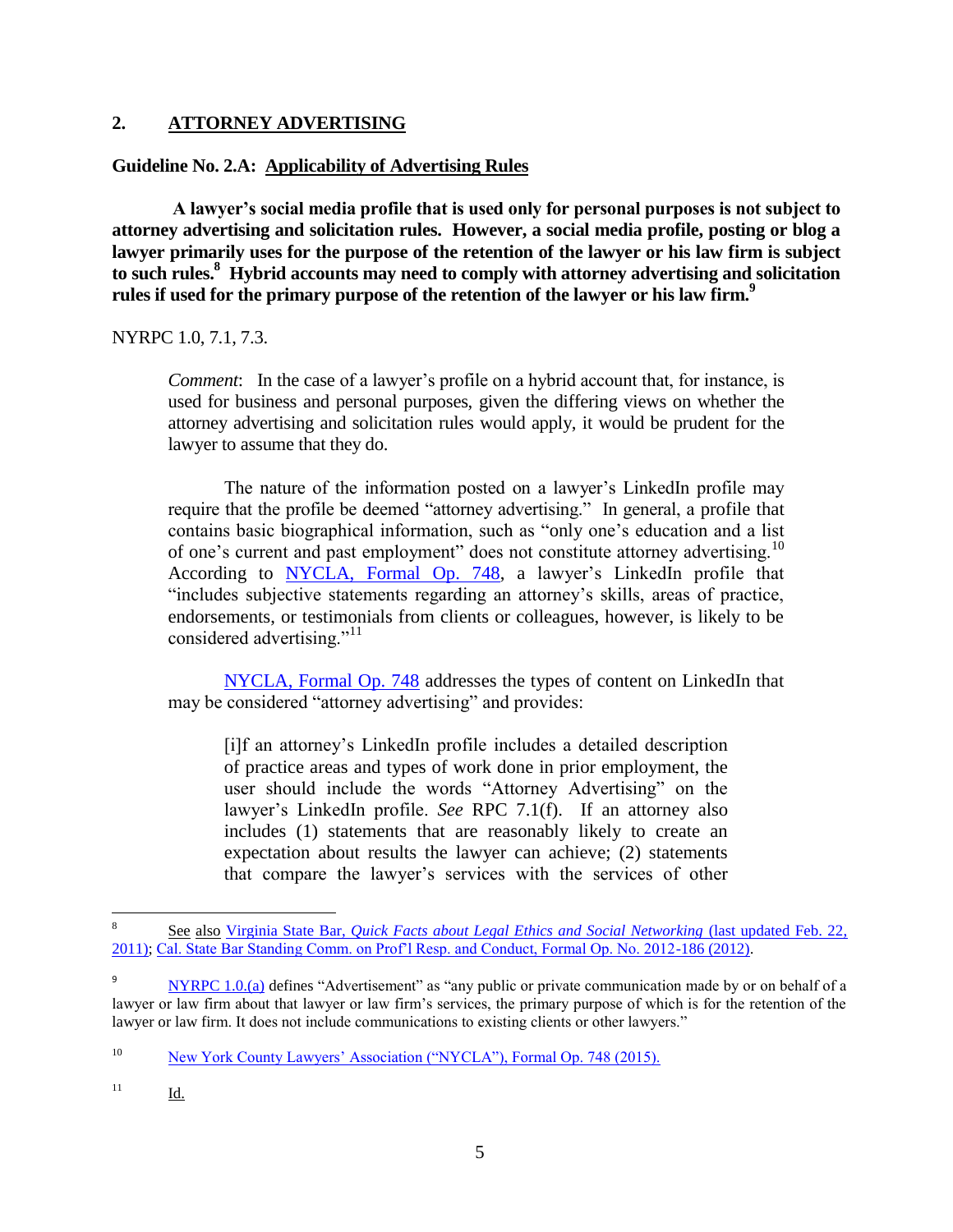lawyers; (3) testimonials or endorsements of clients; or (4) statements describing or characterizing the quality of the lawyer's or law firm's services, the attorney should also include the disclaimer "Prior results do not guarantee a similar outcome." *See*  RPC 7.1(d) and (e). Because the rules contemplate "testimonials" or endorsements," attorneys who allow "Endorsements" from other users and "Recommendations" to appear on one's profile fall within Rule 7.1(d), and therefore must include the disclaimer set forth in Rule  $7.1(e)$ .<sup>12</sup> An attorney who claims to have certain skills must also include this disclaimer because a description of one's skills—even where those skills are chosen from fields created by LinkedIn—constitutes a statement "characterizing the quality of the lawyer's services" under Rule  $7.1(d)$ <sup>13</sup>

An attorney's ethical obligations apply to all forms of covered communications, including social media. If a post on Twitter (a "tweet") is deemed attorney advertising, the rules require that a lawyer must include disclaimers similar to those described in NYCLA Formal Op. 748.<sup>14</sup>

Utilizing the disclaimer "Attorney Advertising" given the confines of Twitter's 140 character limit (which in practice may be even less than 140 characters when including links, user handles or hashtags) may be impractical or not possible. Yet, such structural limitation does not provide a justification for not complying with the ethical rules governing attorney advertising. Thus, consideration should be given to only posting tweets that would not be categorized as attorney advertising.<sup>15</sup>

Rule  $7.1(k)$  of the NYRPC provides that all advertisements "shall be preapproved by the lawyer or law firm." It also provides that a copy of an advertisement "shall be retained for a period of not less than three years following its initial dissemination," but specifies an alternate one-year retention period for advertisements contained in a "computer-accessed communication" and specifies another retention scheme for websites.<sup>16</sup> [Rule 1.0\(c\)](https://www.nycla.org/siteFiles/Publications/Publications1748_0.pdf) of the NYPRC defines ''computer-accessed communication'' as any communication made by or on behalf of a lawyer or law firm that is disseminated through "the use of a computer or related electronic device, including, but not limited to, web sites, weblogs, search engines, electronic mail, banner advertisements, pop-up and pop-under advertisements, chat rooms, list servers, instant messaging, or other internet

<sup>16</sup> Id.

 $12$  $NYRPC 7.1(e)(3)$  provides: "[p]rior results do not guarantee a similar outcome".

<sup>&</sup>lt;sup>13</sup> [NYCLA, Formal Op. 748.](https://www.nycla.org/siteFiles/Publications/Publications1748_0.pdf)

<sup>14</sup> [New York State Bar Ass'n Comm. on Prof'l Ethics \("NYSBA"\), Op. 1009 \(2014\).](https://www.nysba.org/Sections/Commercial_Federal_Litigation/Com_Fed_PDFs/Social_Media_Ethics_Guidelines.html)

<sup>15</sup> [NYSBA, Op. 1009.](https://www.nysba.org/CustomTemplates/Content.aspx?id=49755)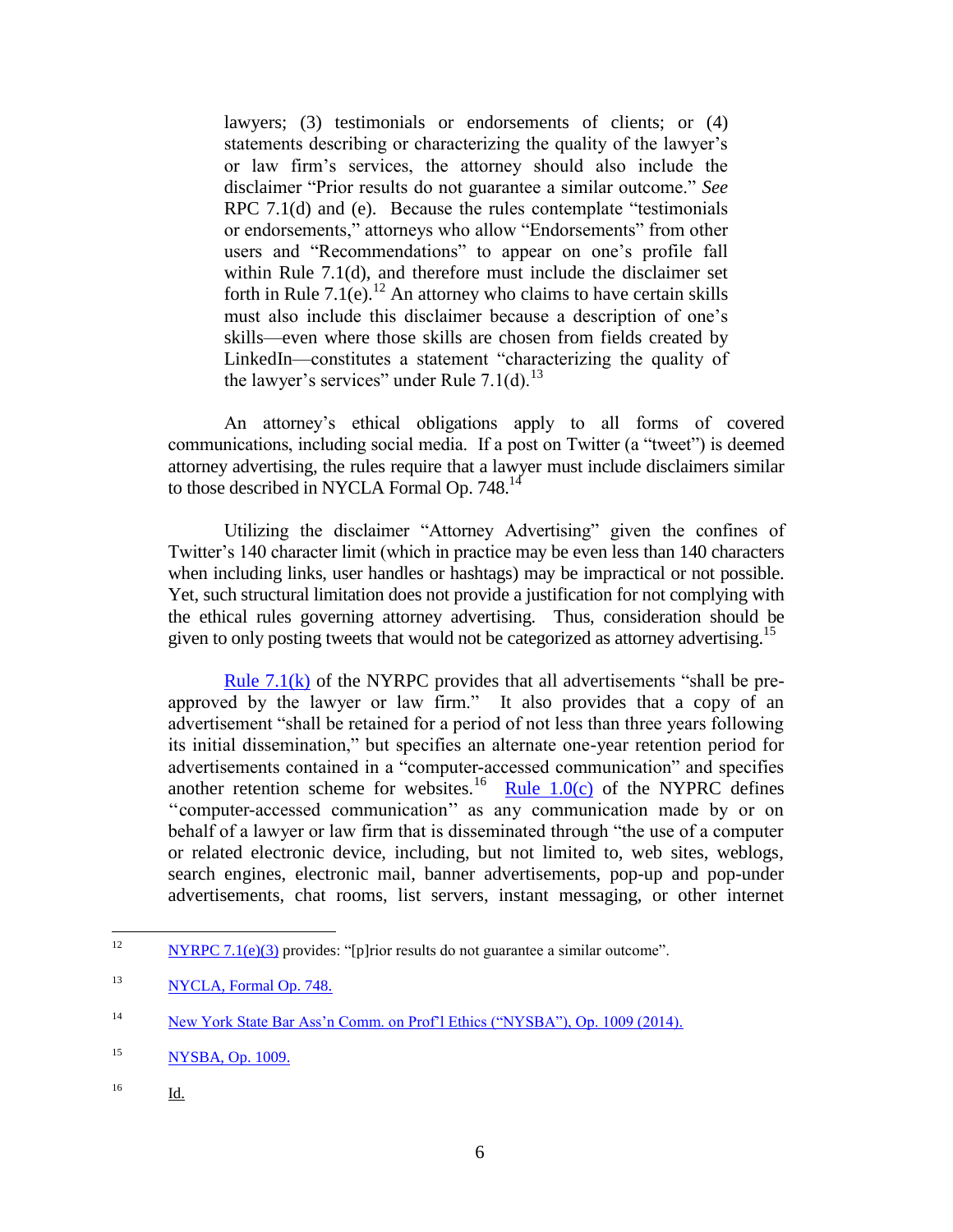presences, and any attachments or links related thereto.<sup> $17$ </sup> Thus, social media posts that are deemed "advertisements," are "computer-accessed communications, and their retention is required only for one year."<sup>18</sup>

In accordance with [NYSBA, Op. 1009,](https://www.nysba.org/CustomTemplates/Content.aspx?id=49755) to the extent that a social media post is found to be a "solicitation," it is subject to filing requirements if directed to recipients in New York. Social media posts, like tweets, may or may not be prohibited "real-time or interactive" communications. That would depend on whether they are broadly distributed and/or whether the communications are more akin to asynchronous email or website postings or in functionality closer to prohibited instant messaging or chat rooms involving "real-time" or "live" responses. Practitioners are advised that both the social media platforms and ethical guidance in this area are evolving and care should be used when using any potentially "live" or real-time tools.

# **Guideline No. 2.B**: **Prohibited use of the term "Specialists" on Social Media**

**Lawyers shall not advertise areas of practice under headings in social media platforms that include the terms "specialist," unless the lawyer is certified by the appropriate accrediting body in the particular area.<sup>19</sup>**

NYRPC 7.1, 7.4.

*Comment*: Although LinkedIn's headings no longer include the term "Specialties," lawyers still need to be cognizant of the prohibition on claiming to be a "specialist" when creating a social media profile. To avoid making prohibited statements about a lawyer's qualifications under a specific heading or otherwise, a lawyer should use objective information and language to convey information about the lawyer's experience. Examples of such information include the number of years in practice and the number of cases handled in a particular field or area.<sup>20</sup>

A lawyer shall not list information under the ethically prohibited heading of "specialist" in any social media network unless appropriately certified as such. With respect to skills or practice areas on a lawyer's profile under a heading such as "Experience" or "Skills," such information does not constitute a claim by a lawyer to be a specialist under  $NYRPC$  Rule 7.4.<sup>21</sup> Also, a lawyer may include

<sup>17</sup> <u>Id.</u>

<sup>18</sup> Id.

<sup>19</sup> See [NYSBA, Op. 972 \(2013\).](http://lawyerist.com/lawyerist/wp-content/uploads/2013/09/2013-06-26-NYSBA-Opinion-re-Specialist-on-LinkedIn.pdf)

<sup>&</sup>lt;sup>20</sup> See also [Phila. Bar Ass'n Prof'l Guidance Comm., Op. 2012-8](http://www.philadelphiabar.org/WebObjects/PBAReadOnly.woa/Contents/WebServerResources/CMSResources/Opinion2012-8Final.pdf) (2012) (citing Pa. Bar Ass'n Comm. on Legal Ethics and Prof'l Responsibility, Formal Op. 85-170 (1985)).

 $NYCLA$ , Formal Op. 748.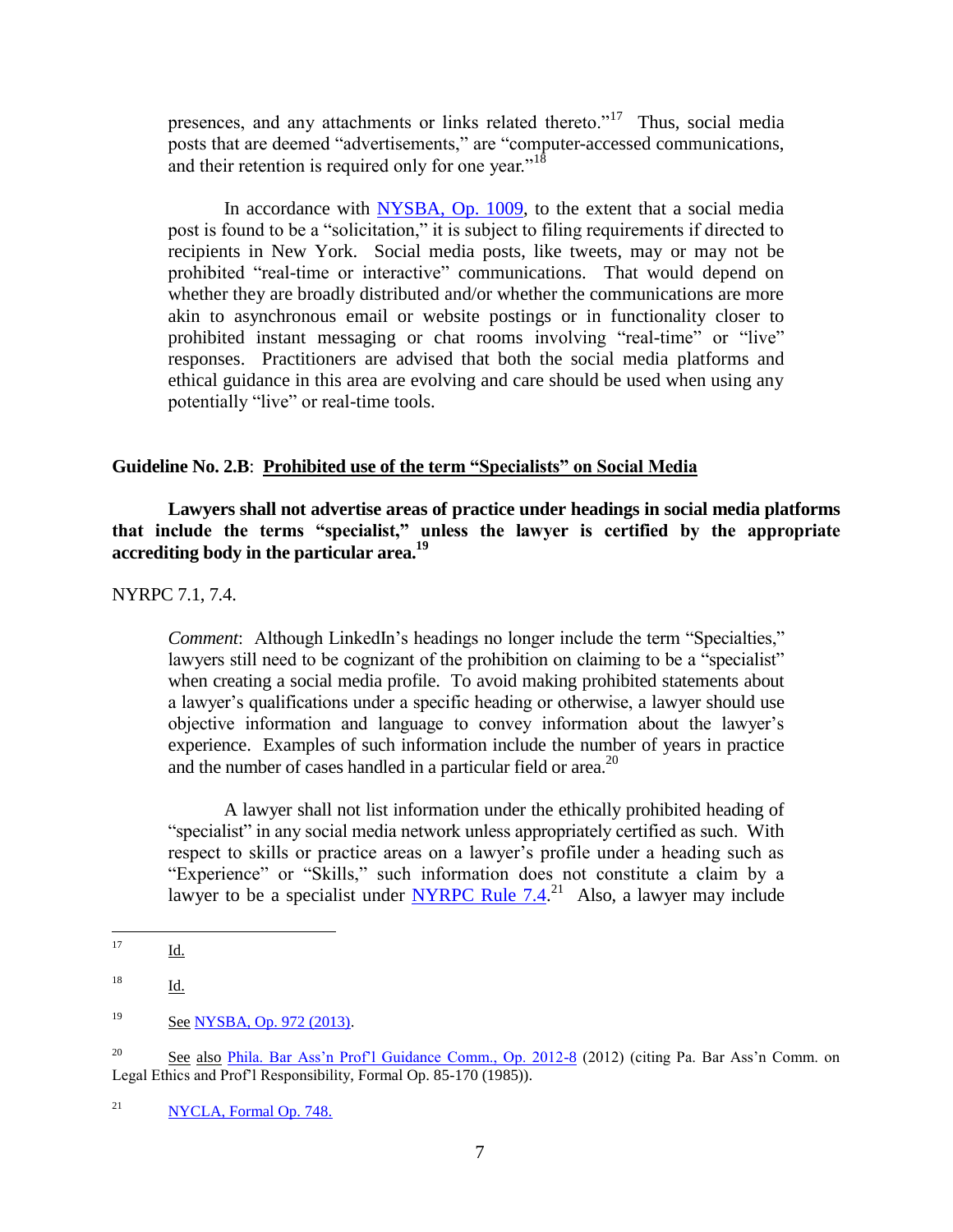information about the lawyer's experience elsewhere, such as under another heading or in an untitled field that permits biographical information to be included. Certain states have issued ethics opinions prohibiting lawyers from listing their practice areas not only under "specialist," but also under headings including "expert."

A limited exception to identification as a specialist may exist for lawyers who are certified "by a private organization approved for that purpose by the American Bar Association" or by an "authority having jurisdiction over specialization under the laws of another state or territory." For example, identification of such traditional titles as "Patent Attorney" or "Proctor in Admiralty" are permitted for lawyers entitled to use them. $22$ 

# **Guideline No. 2.C: Lawyer's Responsibility to Monitor or Remove Social Media Content by Others on a Lawyer's Social Media Page**

**A lawyer that maintains social media profiles must be mindful of the ethical restrictions relating to solicitation by her and the recommendations of her by others, especially when inviting others to view her social media network, account, blog or profile. 23** 

**A lawyer is responsible for all content that the lawyer posts on her social media website or profile. A lawyer also has a duty to periodically monitor her social media profile(s) or blog(s) for comments, endorsements and recommendations to ensure that such third-party posts do not violate ethics rules. If a person who is not an agent of the lawyer unilaterally posts content to the lawyer's social media, profile or blog that violates the ethics rules, the lawyer must remove or hide such content if such removal is within the lawyer's control and, if not within the lawyer's control, she must ask that person to remove it.<sup>24</sup>**

NYRPC 7.1, 7.2, 7.3, 7.4.

*Comment*: While a lawyer is not responsible for a post made by a person who is not an agent of the lawyer, a lawyer's obligation not to disseminate, use or participate in the dissemination or use of advertisements containing misleading, false or deceptive statements includes a duty to remove information from the lawyer's social media profile where that information does not comply with applicable ethics rules. If a post cannot be removed, consideration must be given as to whether a curative post needs to be made. Although social media communications tend to be far less formal than typical communications to which ethics rules have historically applied, they apply with the same force and effect to social media postings.

l

 $22$  See [NYRPC Rule 7.4.](http://www.nycbar.org/pdf/FinalNYRPCsWithComments%28April12009%29.pdf)

<sup>23</sup> See also [Fl. Bar Standing Comm. on Advertising,](http://www.floridabar.org/TFB/TFBResources.nsf/Attachments/18BC39758BB54A5985257B590063EDA8/$FILE/Guidelines%20-%20Social%20Networking%20Sites.pdf?OpenElement) *Guidelines for Networking Sites* (revised Apr. 16, 2013).

<sup>&</sup>lt;sup>24</sup> See [NYCLA, Formal Op. 748.](https://www.nycla.org/siteFiles/Publications/Publications1748_0.pdf) See also [Phila. Bar Assn. Prof'l Guidance Comm., Op. 2012-8;](http://www.philadelphiabar.org/WebObjects/PBAReadOnly.woa/Contents/WebServerResources/CMSResources/Opinion2012-8Final.pdf) Virginia State Bar, *[Quick Facts about Legal Ethics and Social Networking](http://www.vsb.org/site/regulation/facts-ethics-social-networking)*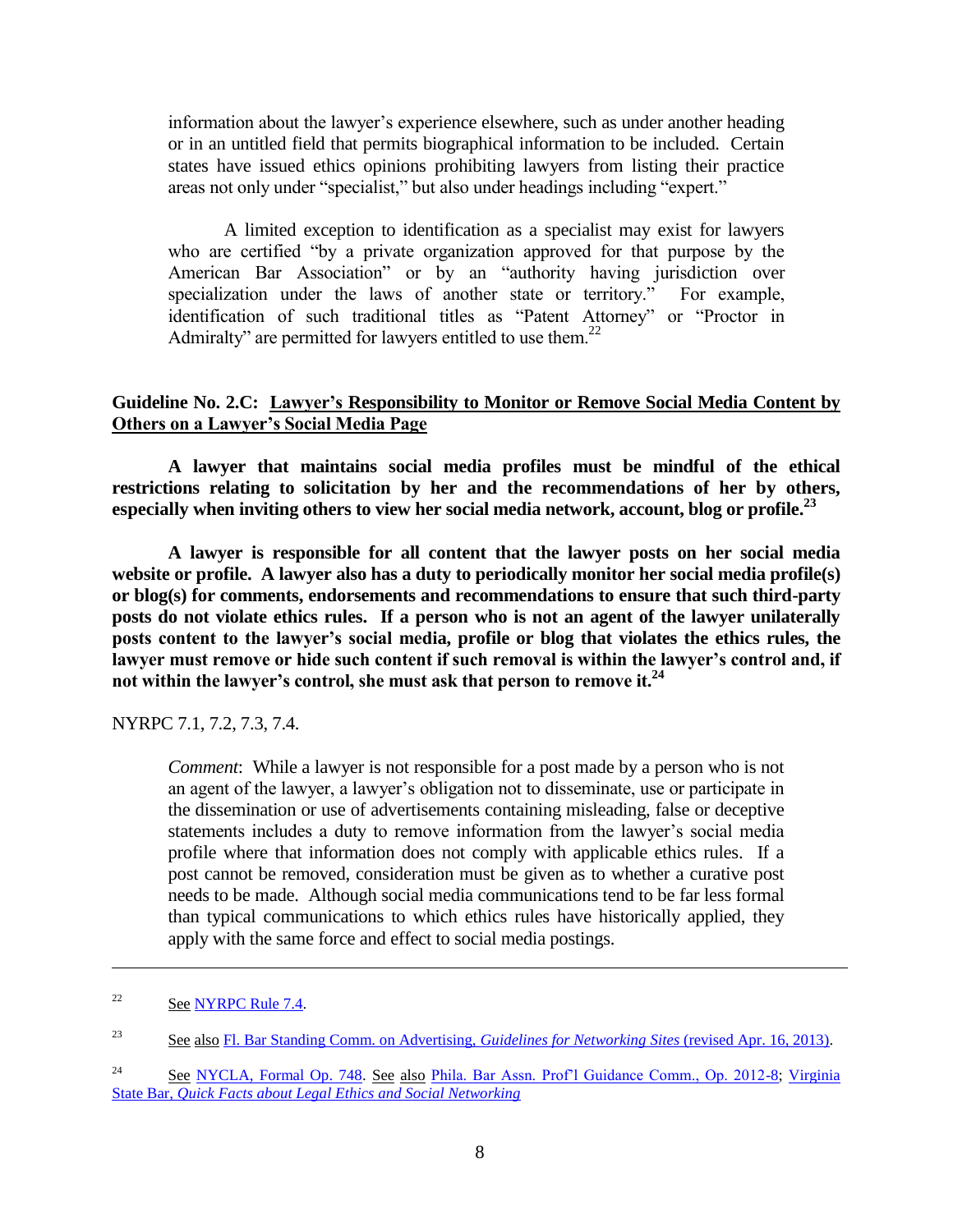**Guideline No. 2.D**: **Attorney Endorsements**

**A lawyer must ensure the accuracy of third-party legal endorsements, recommendations, or online reviews posted to the lawyer's social media profile. To that end, a lawyer must periodically monitor and review such posts for accuracy and must correct misleading or incorrect information posted by clients or other third-parties.** 

NYRPC 7.1, 7.2, 7.3, 7.4.

*Comment*: Although lawyers are not responsible for content that third-parties and non-agents of the lawyer post on social media, lawyers must, as noted above, monitor and verify that posts about them made to profile(s) the lawyer controls<sup>25</sup> are accurate. "Attorneys should periodically monitor their LinkedIn pages at reasonable intervals to ensure that others are not endorsing them as specialists," as well as to confirm the accuracy of any endorsements or recommendations.<sup>26</sup> A lawyer may not passively allow misleading endorsements as to her skills and expertise to remain on a profile that she controls, as that is tantamount to accepting the endorsement. Rather, a lawyer needs to remain conscientious in avoiding the publication of false or misleading statements about the lawyer and her services.<sup>27</sup> It should be noted that certain social media websites, such as LinkedIn, allow users to approve endorsements, thereby providing lawyers with a mechanism to promptly review, and then reject or approve, endorsements. A lawyer may also hide or delete endorsements, which, under those circumstances, may obviate the ethical obligation to periodically monitor and review such posts.

<sup>25</sup> Lawyers should also be cognizant of such websites as Yelp, Google and Avvo, where third parties may post public comments about lawyers.

<sup>26</sup> [NYCLA, Formal Op. 748.](https://www.nycla.org/siteFiles/Publications/Publications1748_0.pdf)

<sup>&</sup>lt;sup>27</sup> See [NYCLA, Formal Op. 748.](https://www.nycla.org/siteFiles/Publications/Publications1748_0.pdf) See also Pa. Bar Ass'n. Comm. on Legal Ethics and Prof'l Responsibility, [Formal Op. 2014-300;](http://www.aceds.org/wp-content/uploads/2014/11/PABarAssoc_EthicalObligationsAttorneysSocialMedia.pdf) [North Carolina State Bar Ethics Comm., Formal Op. 8 \(2012\).](http://www.ncbar.gov/ethics/ethics.asp?page=66&keywords=rule+7.1)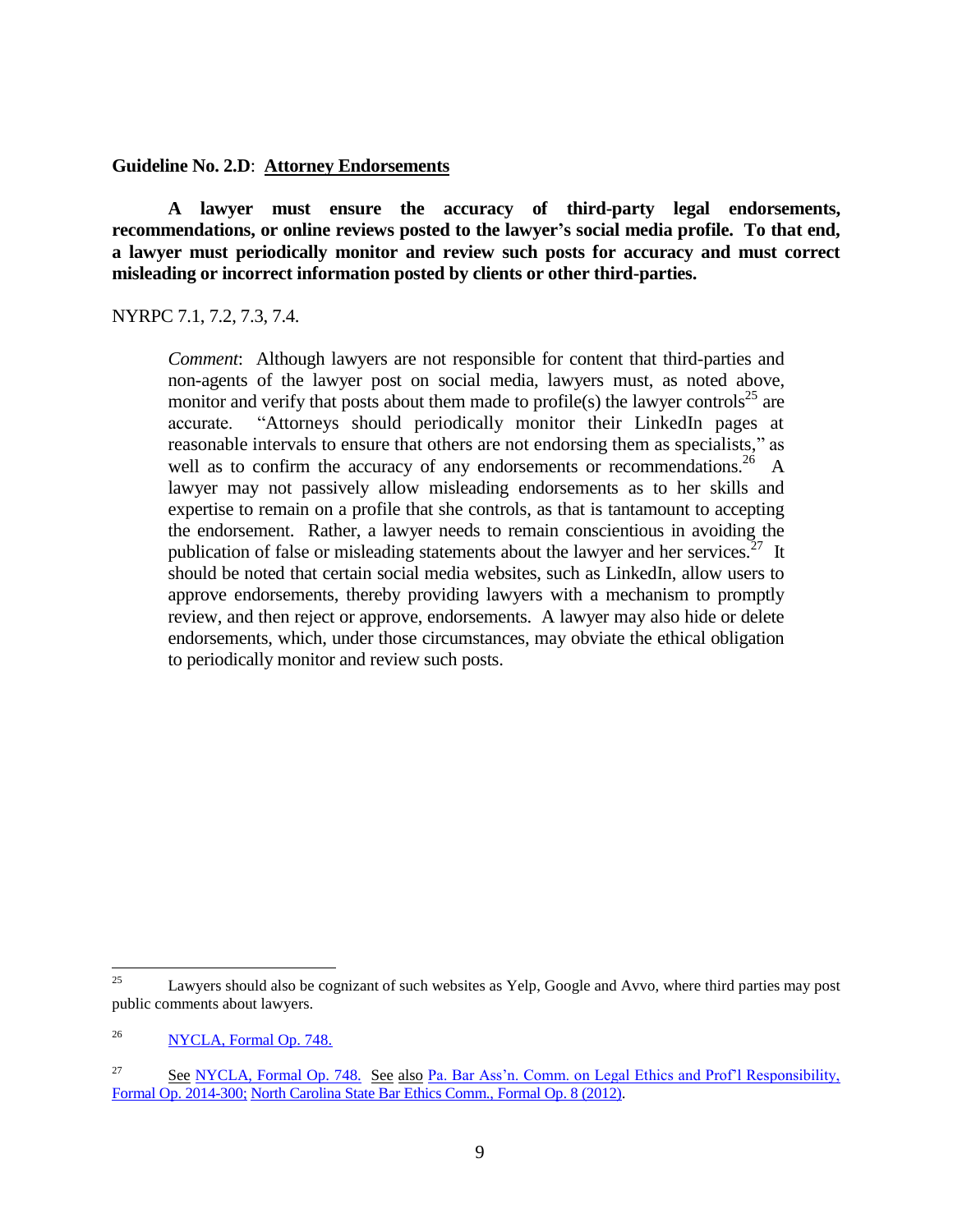# **3. FURNISHING OF LEGAL ADVICE THROUGH SOCIAL MEDIA**

#### **Guideline No. 3.A: Provision of General Information**

**A lawyer may provide general answers to legal questions asked on social media. A lawyer, however, cannot provide specific legal advice on a social media network because a lawyer's responsive communications may be found to have created an attorney-client relationship and legal advice also may impermissibly disclose information protected by the attorney-client privilege.**

NYRPC 1.0, 1.4, 1.6, 7.1, 7.3.

*Comment*: An attorney-client relationship must knowingly be entered into by a client and lawyer, and informal communications over social media could unintentionally result in a client believing that such a relationship exists. If an attorney-client relationship exists, then ethics rules concerning, among other things, the disclosure over social media of information protected by the attorney-client privilege to individuals other than to the client would apply.

## **Guideline No. 3.B: Public Solicitation is Prohibited through "Live" Communications**

**Due to the "live" nature of real-time or interactive computer-accessed communications,<sup>28</sup> which includes, among other things, instant messaging and communications transmitted through a chat room, a lawyer may not "solicit"<sup>29</sup> business from the public through such means.<sup>30</sup> If a potential client**<sup>31</sup> **initiates a specific request seeking to** 

<sup>28</sup> "Computer-accessed communication" is defined by [NYRPC 1.0\(c\)](http://www.nycourts.gov/rules/jointappellate/ny-rules-prof-conduct-1200.pdf) as "any communication made by or on behalf of a lawyer or law firm that is disseminated through the use of a computer or related electronic device, including, but not limited to, web sites, weblogs, search engines, electronic mail, banner advertisements, pop-up and pop-under advertisements, chat rooms, list servers, instant messaging, or other internet presences, and any attachments or links related thereto." Official Comment 9 to [NYRPC 7.3](http://www.nycla.org/siteFiles/NYRulesofProfessionalConduct4109_362.pdf) advises: "Ordinary email and web sites are not considered to be real-time or interactive communication. Similarly, automated pop-up advertisements on a website that are not a live response are not considered to be real-time or interactive communication. Instant messaging, chat rooms, and other similar types of conversational computer-accessed communication are considered to be real-time or interactive communication."

<sup>&</sup>lt;sup>29</sup> "Solicitation" means "any advertisement initiated by or on behalf of a lawyer or law firm that is directed to, or targeted at, a specific recipient or group of recipients, or their family members or legal representatives, the primary purpose of which is the retention of the lawyer or law firm, and a significant motive for which is pecuniary gain. It does not include a proposal or other writing prepared and delivered in response to a specific request of a prospective client." [NYRPC 7.3\(b\).](http://www.nycla.org/siteFiles/NYRulesofProfessionalConduct4109_362.pdf)

<sup>&</sup>lt;sup>30</sup> See [NYSBA, Op. 899 \(2011\).](http://old.nysba.org/AM/Template.cfm?Section=Ethics_Opinions&template=/CM/ContentDisplay.cfm&ContentID=60961) Ethics opinions in a number of states have addressed chat room communications. See also [Ill. State Bar Ass'n, Op. 96-10 \(1997\);](http://www.isba.org/sites/default/files/ethicsopinions/96-10.pdf) [Michigan Standing Comm. on Prof'l and Jud.](https://www.michbar.org/opinions/ethics/numbered_opinions/ri-276.cfm)  [Ethics, Op. RI-276 \(1996\);](https://www.michbar.org/opinions/ethics/numbered_opinions/ri-276.cfm) [Utah State Bar Ethics Advisory Opinion Comm., Op. 96-10 \(1997\);](http://utahbar.org/rules_ops_pols/ethics_opinions/op_97_10.html) [Va. Bar Ass'n](http://www.vsb.org/docs/committees/advertising/a110.htm)  [Standing Comm. on Advertising, Op. A-0110 \(1998\);](http://www.vsb.org/docs/committees/advertising/a110.htm) [W. Va. Lawyer Disciplinary Bd., Legal Ethics Inquiry 98-03](http://www.wvodc.org/pdf/lei/Chronologic/LEI-98-03.pdf)  [\(1998\).](http://www.wvodc.org/pdf/lei/Chronologic/LEI-98-03.pdf)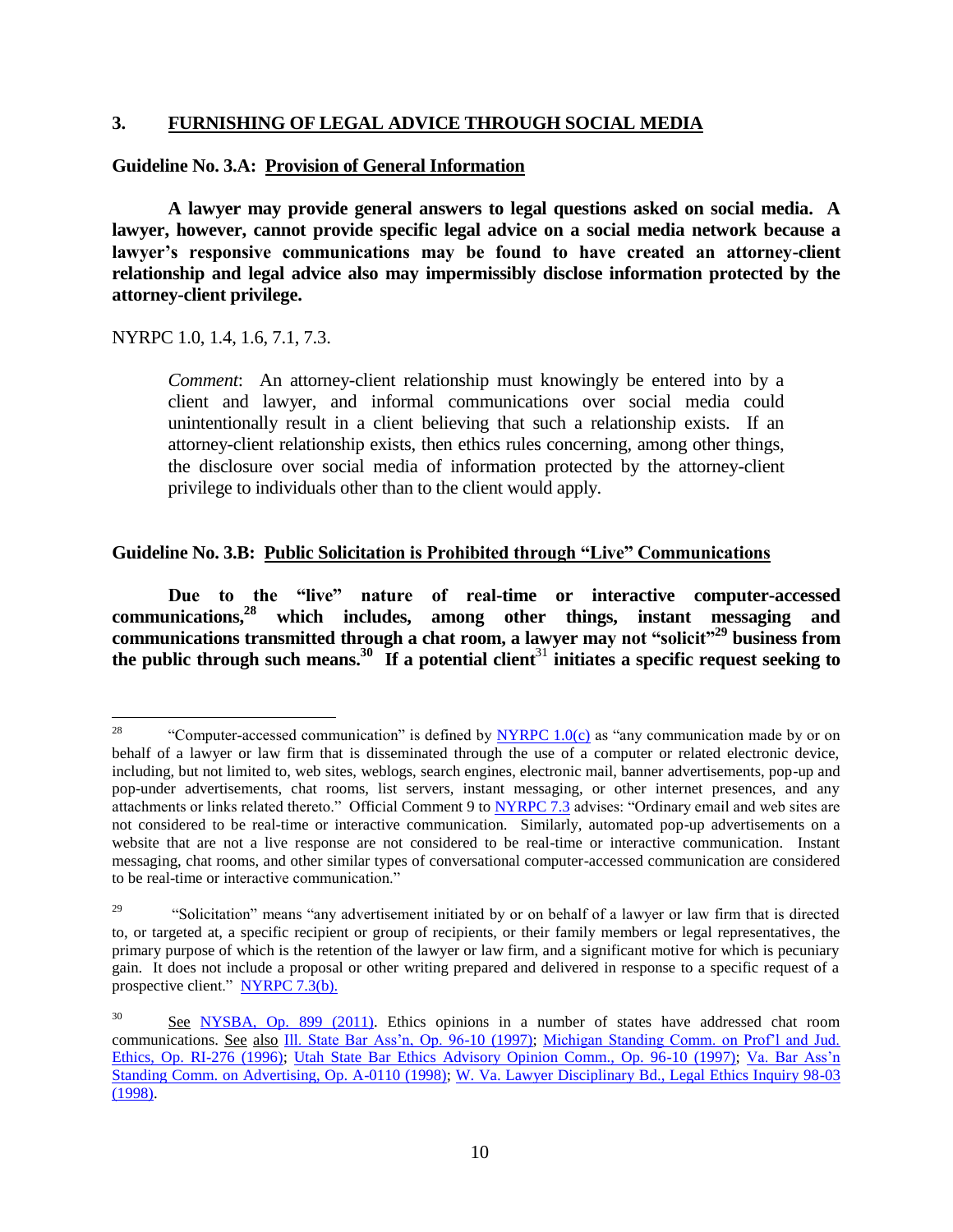**retain a lawyer during real-time social media communications, a lawyer may respond to such request. However, such response must be sent through non-public means and must be kept confidential, whether the communication is electronic or in some other format. Emails and attorney communications via a website or over social media platforms, such as Twitter,<sup>32</sup> may not be considered real-time or interactive communications. This Guideline does not apply if the recipient is a close friend, relative, former client, or existing client -- although the ethics rules would otherwise apply to such communications.** 

NYRPC 1.0, 1.4, 1.6, 1.7, 1.8, 7.1, 7.3.

*Comment*: Answering general questions<sup>33</sup> on the Internet is analogous to writing for any publication on a legal topic.<sup>34</sup> "Standing alone, a legal question posted by a member of the public on real-time interactive Internet or social media sites cannot be construed as a 'specific request' to retain the lawyer."<sup>35</sup> In responding to questions,<sup>36</sup> a lawyer may not provide answers that appear applicable to all

<sup>32</sup> Whether a Twitter or Reddit communication is a "real-time or interactive" computer-accessed communication is dependent on whether the communication becomes akin to a prohibited blog or chat room communication. See [NYSBA, Op. 1009](https://www.nysba.org/CustomTemplates/Content.aspx?id=49755) and page 7 *supra*.

<sup>33</sup> Where "the inquiring attorney has 'become aware of a potential case, and wants to find plaintiffs,' and the message the attorney intends to post will be directed to, or intended to be of interest only to, individuals who have experienced the specified problem. If the post referred to a particular incident, it would constitute a solicitation under the Rules, and the attorney would be required to follow the Rules regarding attorney advertising and solicitation, see Rules 7.1  $\&$  7.3. In addition, depending on the nature of the potential case, the inquirer's post might be subject to the blackout period (i.e., cooling off period) on solicitations relating to "a specific incident involving potential claims for personal injury or wrongful death," see Rule 7.3(e)." [NYSBA, Op. 1049 \(2015\).](https://www.nysba.org/CustomTemplates/Content.aspx?id=55624)

<sup>34</sup> See [NYSBA, Op. 899.](http://old.nysba.org/AM/Template.cfm?Section=Ethics_Opinions&template=/CM/ContentDisplay.cfm&ContentID=60961)

 $35$  See id.

l

The Philadelphia Bar Ass'n, however, has opined that, under the Pennsylvania Rules of Professional Conduct, which are different from the NYRPC, solicitation through a chat room is permissible, because it is more akin to targeted direct mail advertisements, which are allowed under Pennsylvania's ethics rules. See Phila. Bar [Ass'n Prof'l Guidance Comm., Op. 2010-6 \(2010\).](http://www.philadelphiabar.org/WebObjects/PBAReadOnly.woa/Contents/WebServerResources/CMSResources/Opinion%202010-6.pdf)

<sup>&</sup>lt;sup>31</sup> Individuals attempting to defraud a lawyer by posing as potential clients are not owed a duty of confidentiality. See [NYCBA, Formal Op. 2015-3](http://www.nycbar.org/ethics/ethics-opinions-local/2015opinions/2161-formal-opinion-2015-3-lawyers-who-fall-victim-to-internet-scams) ("An attorney who discovers that he is the target of an Internetbased trust account scam does not have a duty of confidentiality towards the individual attempting to defraud him, and is free to report the individual to law enforcement authorities, because that person does not qualify as a prospective or actual client of the attorney. However, before concluding that an individual is attempting to defraud the attorney and is not owed the duties normally owed to a prospective or actual client, the attorney must exercise reasonable diligence to investigate whether the person is engaged in fraud.").

<sup>&</sup>lt;sup>36</sup> See [NYSBA, Op. 1049](https://www.nysba.org/CustomTemplates/Content.aspx?id=55624) ("We further conclude that a communication that merely discussed the client's legal problem would not constitute advertising either. However, a communication by the lawyer that went on to describe the services of the lawyer or his or her law firm for the purposes of securing retention would constitute "advertising." In that case, the lawyer would need to comply with Rule 7.1, including the requirements for labeling as "advertising" on the "first page" of the post or in the subject line, retention for one-year (in the case of a computer-accessed communication) and inclusion of the law office address and phone number. See Rule 7.1(f), (h),  $(k)$ .").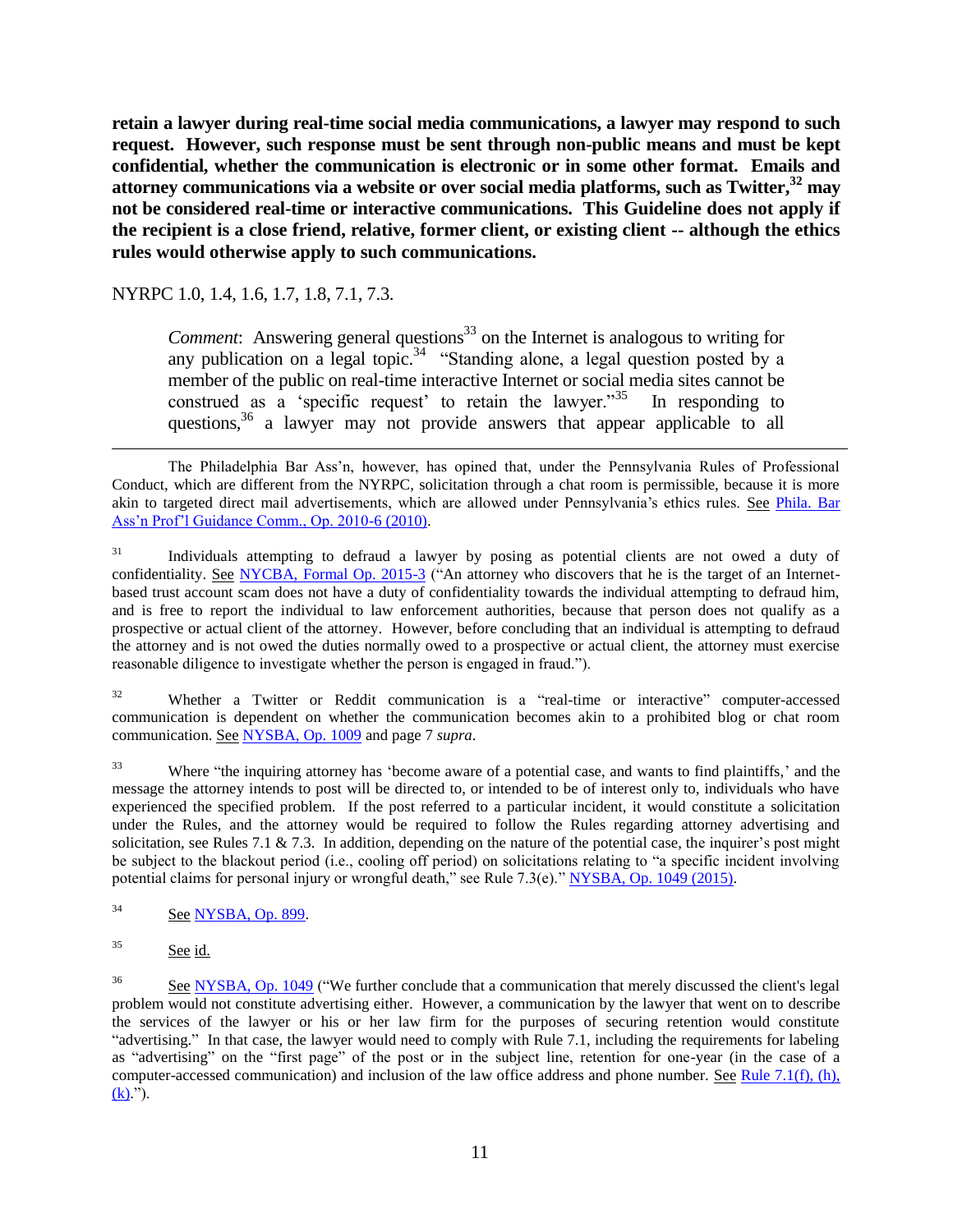apparently similar individual problems because variations in underlying facts might result in a different answer.<sup>37</sup> A lawyer should be careful in responding to an individual question on social media as it might establish an attorney-client relationship, probably one created without a conflict check, and, if the response over social media is viewed by others beyond the intended recipient, it may disclose privileged or confidential information.

A lawyer is permitted to accept employment that results from participating in "activities designed to educate the public to recognize legal problems."<sup>38</sup> As such, if a potential client initiates a specific request to retain the lawyer resulting from realtime Internet communication, the lawyer may respond to such request as noted above.<sup>39</sup> However, such communications should be sent solely to that potential client. If, however, the requester does not provide his or her personal contact information when seeking to retain the lawyer or law firm, consideration should be given by the lawyer to respond in two steps: first, ask the requester to contact the lawyer directly, not through a real-time communication, but instead by email, telephone, etc., and second, the lawyer's actual response should not be made through a real time communication.<sup>40</sup>

## **Guideline No. 3.C: Retention of Social Media Communications with Clients**

**If an attorney utilizes social media to communicate with a client relating to legal representation, the attorney should retain records of those communications, just as she would if the communications were memorialized on paper.**

NYRPC 1.1, 1.15.

*Comment*:A lawyer's file relating to client representation includes both paper and electronic documents. The ABA Model Rules of Professional Conduct defines a "writing" as "a tangible or electronic record of a communication or representation...". Rule 1.0(n), Terminology. The NYRPC "does not explicitly identify the full panoply of documents that a lawyer should retain relating to a

 $\frac{40}{\text{Id.}}$ 

<sup>37</sup>  $Id.$ 

 $38$  See id.

<sup>&</sup>lt;sup>39</sup> See [NYSBA, Op. 1049](https://www.nysba.org/CustomTemplates/Content.aspx?id=55624) ("When a potential client requests contact by a lawyer, either by contacting a particular lawyer or by broadcasting a more general request to unknown persons who may include lawyers, any ensuing communication by a lawyer that complies with the terms of the invitation was not initiated by the lawyer within the meaning of Rule 7.3(b). Thus, if the potential client invites contact by Twitter or email, the lawyer may respond by Twitter or email. But the lawyer could not respond by telephone, since such contact would not have been initiated by the potential client. See N.Y. State  $1014$  (2014). If the potential client invites contact by telephone or in person, the lawyer's response in the manner invited by the potential client would not constitute 'solicitation.'").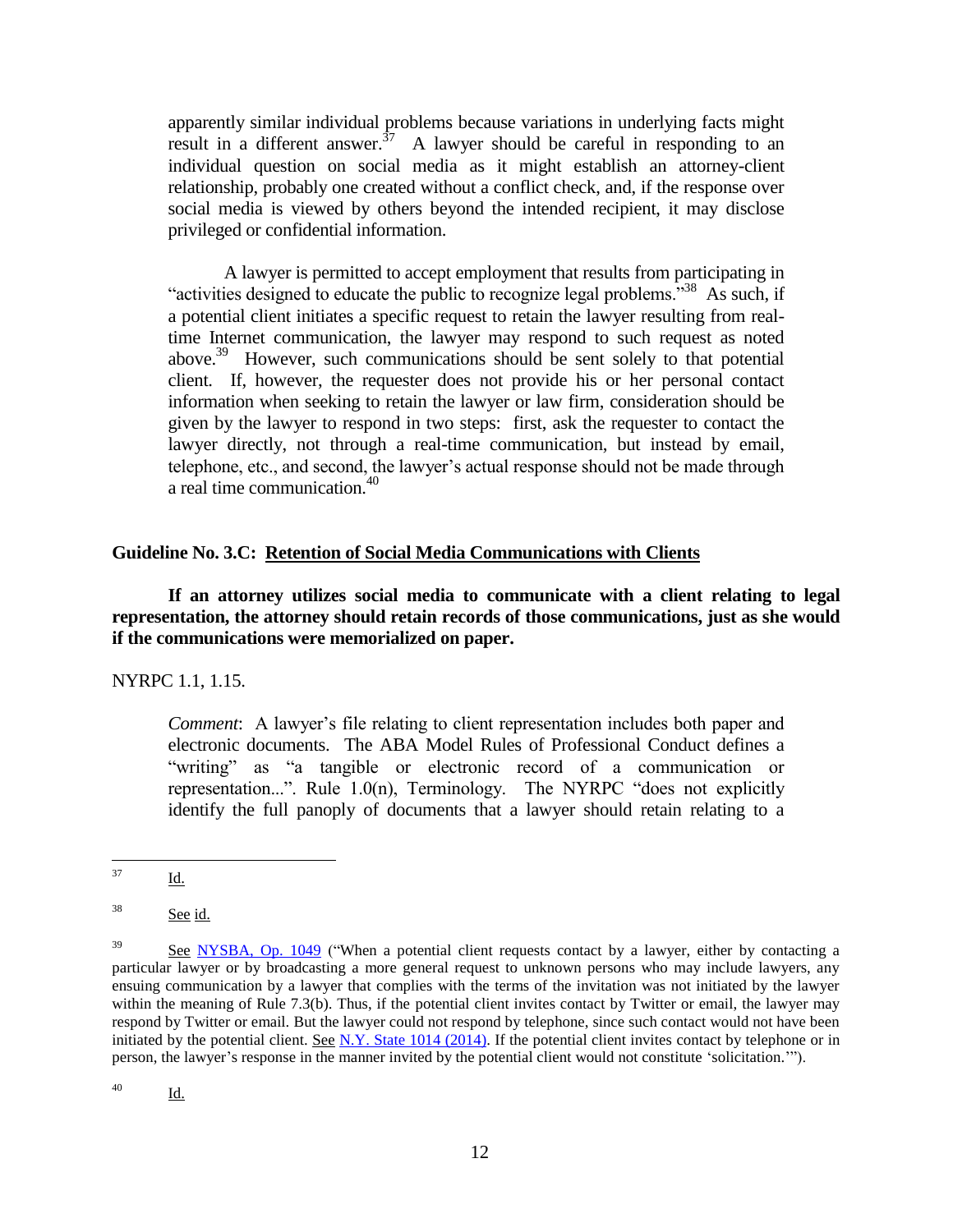representation.<sup> $1$ </sup> The only NYRPC provision requiring maintenance of client documents is NYRPC 1.15(i). The NYRPC, however, implicitly imposes on lawyers an obligation to retain documents. For example, NYRPC 1.1 requires that "A lawyer should provide competent representation to a client." NYRPC 1.1(a) requires "skill, thoroughness and preparation."

The lawyer must take affirmative steps to preserve those emails and social media communications, such as chats and instant messages, which the lawyer believes need to be saved. $42$  However, due to the ephemeral nature of social media communications, "saving" such communications in electronic form may pose technical issues, especially where, under certain circumstances, the entire social media communication may not be saved, may be deleted automatically or after a period of time, or may be deleted by the counterparty to the communication without the knowledge of the lawyer. $43$  Casual communications may be deleted without impacting ethical rules.<sup>44</sup>

[NYCBA, Formal Op. 2008-1](http://www2.nycbar.org/Publications/reports/show_html_new.php?rid=794) sets out certain considerations for preserving electronic materials:

As is the case with paper documents, which e-mails and other electronic documents a lawyer has a duty to retain will depend on the facts and circumstances of each representation. Many e-mails generated during a representation are formal, carefully drafted communications intended to transmit information, or other electronic documents, necessary to effectively represent a client, or are otherwise documents that the client may reasonably expect the lawyer to preserve. These e-mails and other electronic documents should be retained. On the other hand, in many representations a lawyer will send or receive casual e-mails that fall well outside the guidelines in [ABCNY Formal Op. 1986-4]. No ethical rule prevents a lawyer from deleting those e-mails.

We also expect that many lawyers may retain e-mails and other electronic documents beyond those required to be retained under [ABCNY Formal Op. 1986-4]. For example, some lawyers and law firms may retain all paper and electronic documents, including e-mails, relating in any way to a representation, as a measure to

<sup>44</sup> Id.

 $41$ See [NYCBA, Formal Op. 2008-1 \(2008\).](http://www2.nycbar.org/Publications/reports/show_html_new.php?rid=794)

 $\frac{42}{\underline{\mathbf{Id}}}$ .

<sup>&</sup>lt;sup>43</sup> Id. See also [Pennsylvania Bar Assn, Ethics Comm., Formal Op. 2014-300](http://www.danieljsiegel.com/Formal_2014-300.pdf) (the Pennsylvania Bar Assn. has opined that, under the Pennsylvania Rules of Professional Conduct, which are different from the NYRPC, an attorney "should retain records of those communications containing legal advice.").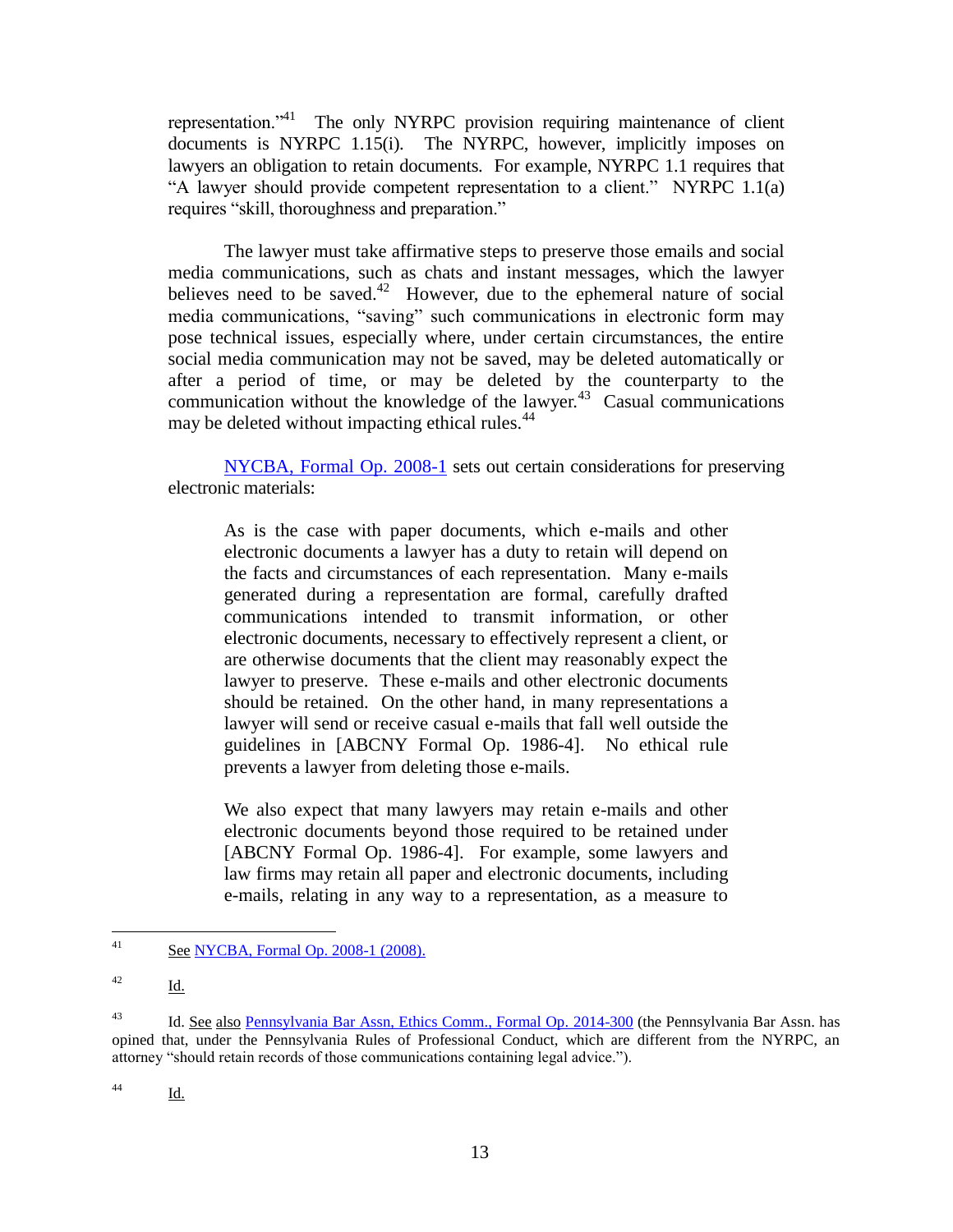protect against a malpractice claim. Such a broad approach to document retention may at times be prudent, but it is not required by the Code.<sup>45</sup>

A lawyer shall not deactivate a social media account, which contains communications with clients, unless those communications have been appropriately preserved.

 $45\,$ <sup>45</sup> [NYSBA,](http://www.nycbar.org/ethics/ethics-opinions-local/2008-opinions/799-a-lawyers-ethical-obligations-to-retain-and-to-provide-a-client-with-electronic-documents-relating-to-a-representation-) Op. 623 opines that, with respect to documents *belonging to the lawyer*, a lawyer may destroy all those documents without consultation or notice to the client, (i) except to the extent that the law may otherwise require, and (ii) in the absence of extraordinary circumstances manifesting a client's clear and present need for such documents."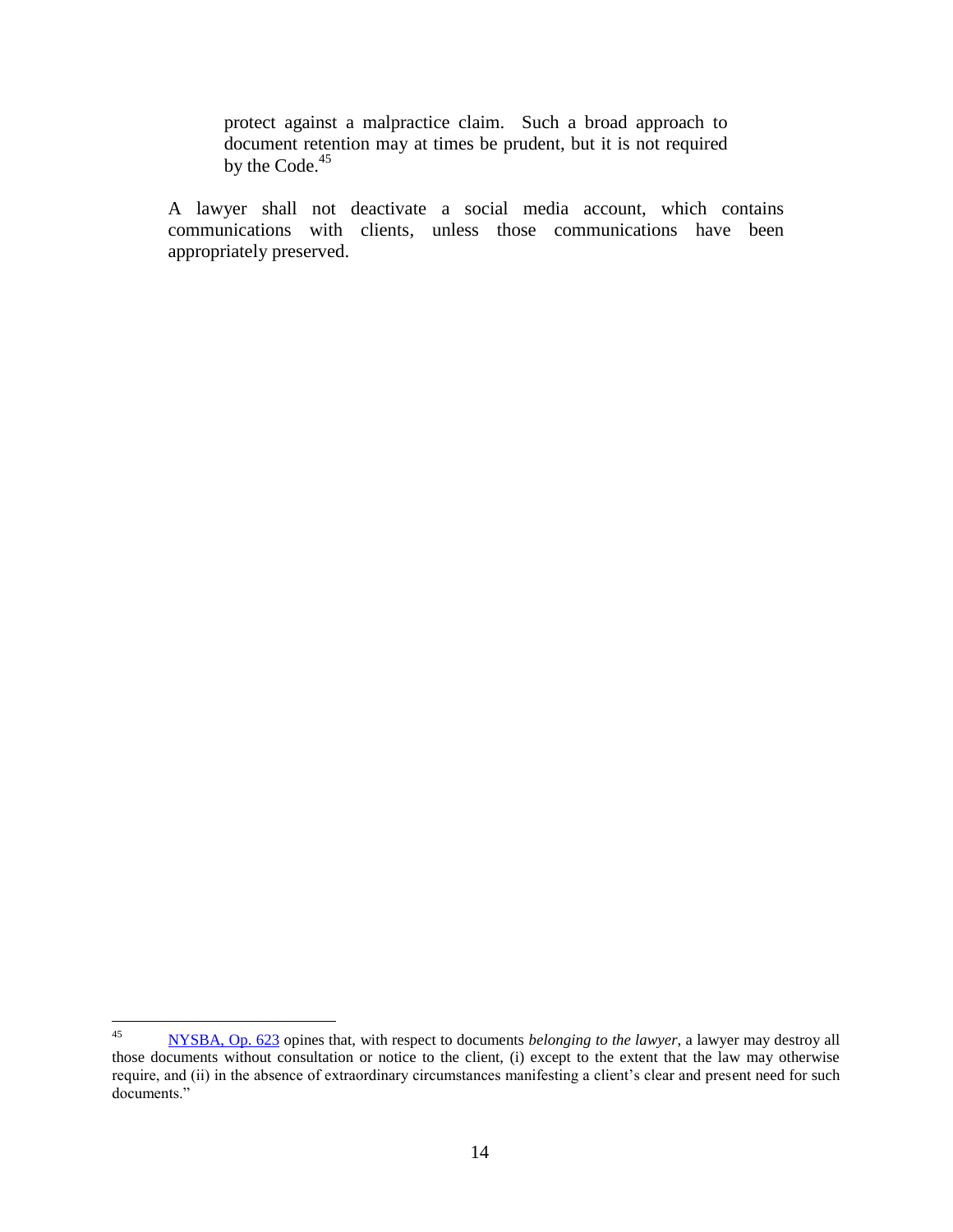## **4. REVIEW AND USE OF EVIDENCE FROM SOCIAL MEDIA**

#### **Guideline No. 4.A: Viewing a Public Portion of a Social Media Website**

**A lawyer may view the public portion of a person's social media profile or public posts even if such person is represented by another lawyer. However, the lawyer must be aware that certain social media networks may send an automatic message to the person whose account is being viewed which identifies the person viewing the account as well as other information about such person.** 

#### NYRPC 4.1, 4.2, 4.3, 5.3, 8.4.

*Comment*: A lawyer is ethically permitted to view the public portion of a person's social media website, profile or posts, whether represented or not, for the purpose of obtaining information about the person, including impeachment material for use in litigation.<sup>46</sup> "Public" means information available to anyone viewing a social media network without the need for permission from the person whose account is being viewed. Public information includes content available to all members of a social media network and content that is accessible without authorization to non-members.

However, unintentional communications with a represented party may occur if a social media network automatically notifies that person when someone views her account. In New York, such automatic messages, as noted below, sent to a juror by a lawyer or her agent that notified the juror of the identity of who viewed her profile may constitute an ethical violation. $4^7$  Conversely, the ABA opined that such a "passive review" of a juror's social media does not constitute an ethical violation.<sup>48</sup> The social media network may also allow the person whose account was viewed to see the entire profile of the viewing lawyer or her agent. Drawing upon the ethical opinions addressing issues concerning social media communications with jurors, when an attorney views the social media site of a represented witness or a represented opposing party, he or she should be aware of which networks<sup>49</sup> might automatically notify the owner of that account of his or her viewing, as this could be viewed an improper communication with someone who is represented by counsel.

<sup>46</sup> See [NYSBA, Op. 843 \(2010\).](http://www.nysba.org/CustomTemplates/Content.aspx?id=5162)

<sup>47</sup> See [NYCLA, Formal Op. 743](https://www.nycla.org/siteFiles/Publications/Publications1450_0.pdf) ; [NYCBA, Formal Op. 2012-2.](http://www.nycbar.org/ethics/ethics-opinions-local/2012opinions/1479-formal-opinion-2012-02)

<sup>48</sup> See [American Bar Ass'n Comm. on Ethics & Prof'l Responsibility, Formal Op. 14-466.](http://www.americanbar.org/content/dam/aba/administrative/professional_responsibility/formal_opinion_466_final_04_23_14.authcheckdam.pdf)

<sup>&</sup>lt;sup>49</sup> One network that sends automatic notifications that someone has viewed one's profile is LinkedIn.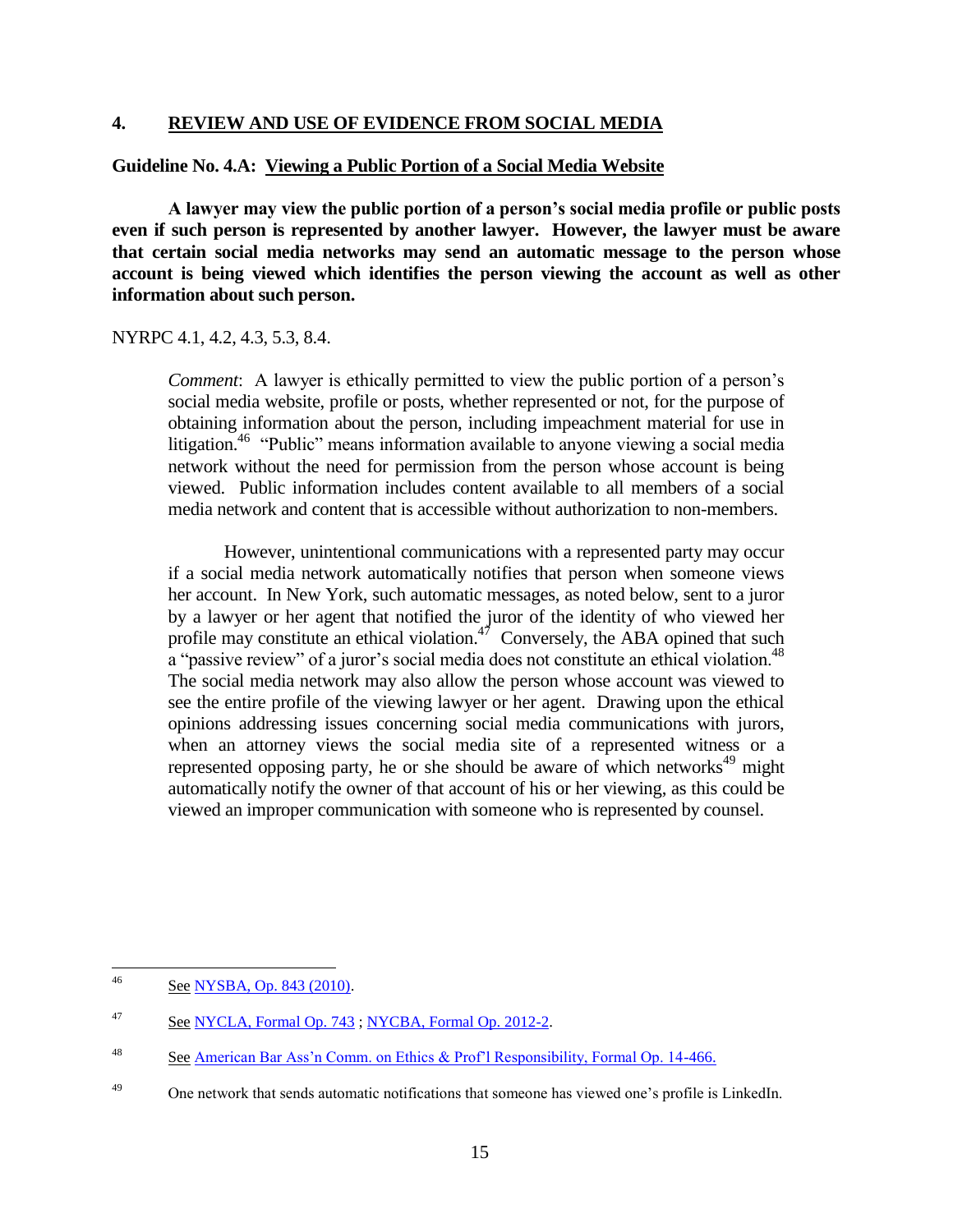# **Guideline No. 4.B: Contacting an Unrepresented Party to View a Restricted Social Media Website**

**A lawyer may request permission to view the restricted portion of an unrepresented person's social media website or profile.<sup>50</sup> However, the lawyer must use her full name and an accurate profile, and she may not create a different or false profile in order to mask her identity. If the person asks for additional information from the lawyer in response to the request that seeks permission to view her social media profile, the lawyer must accurately provide the information requested by the person or withdraw her request.** 

#### NYRPC 4.1, 4.3, 8.4.

*Comment*: It is permissible for a lawyer to join a social media network to obtain information concerning a witness.<sup>51</sup> The New York City Bar Association has opined, however, that a lawyer shall not "friend" an unrepresented individual using "deception."<sup>52</sup>

In New York, there is no "deception" when a lawyer utilizes her "real name and profile" to send a "friend" request to obtain information from an unrepresented person's social media account.<sup>53</sup> In New York, the lawyer is **not** required to disclose the reasons for making the "friend" request.<sup>54</sup>

The New Hampshire Bar Association, however, requires that a request to a "friend" must "inform the witness of the lawyer's involvement in the disputed or litigated matter," the disclosure of the "lawyer by name as a lawyer" and the identification of "the client and the matter in litigation."<sup>55</sup> In Massachusetts, "it is not permissible for the lawyer who is seeking information about an unrepresented party to access the personal website of  $X$  and ask  $X$  to "friend" her without disclosing that the requester is the lawyer for a potential plaintiff."<sup>56</sup> The San Diego Bar requires disclosure of the lawyer's "affiliation and the purpose for the request."<sup>57</sup> The Philadelphia Bar Association notes that the failure to disclose that

- <sup>56</sup> [Massachusetts Bar Ass'n. Comm. on Prof Ethics Op. 2014-5 \(2014\).](http://www.massbar.org/publications/ethics-opinions/2010-2019/2014/opinion-2014-5)
- <sup>57</sup> [San Diego County Bar Ass'n Legal Ethics Comm., Op. 2011-2 \(2011\).](https://www.sdcba.org/index.cfm?pg=LEC2011-2)

<sup>50</sup> <sup>50</sup> For example, this may include: (1) sending a "friend" request on Facebook, 2) requesting to be connected to someone on LinkedIn; or 3) following someone on Instagram.

<sup>&</sup>lt;sup>51</sup> See also [N.H. Bar Ass'n Ethics Advisory Comm., Op.](http://www.nhbar.org/legal-links/Ethics-Opinion-2012-13_05.asp) 2012-13/05 (2012).

<sup>52</sup> [NYCBA, Formal Op. 2010-2 \(2010\).](http://www.nycbar.org/ethics/ethics-opinions-local/2010-opinions/786-obtaining-evidence-from-social-networking-websites)

 $\frac{53}{\underline{Id}}$ .

<sup>54</sup> See id.

<sup>55</sup> [N.H Bar Ass'n Ethics Advisory Comm., Op. 2012-13/05.](http://www.nhbar.org/legal-links/Ethics-Opinion-2012-13_05.asp)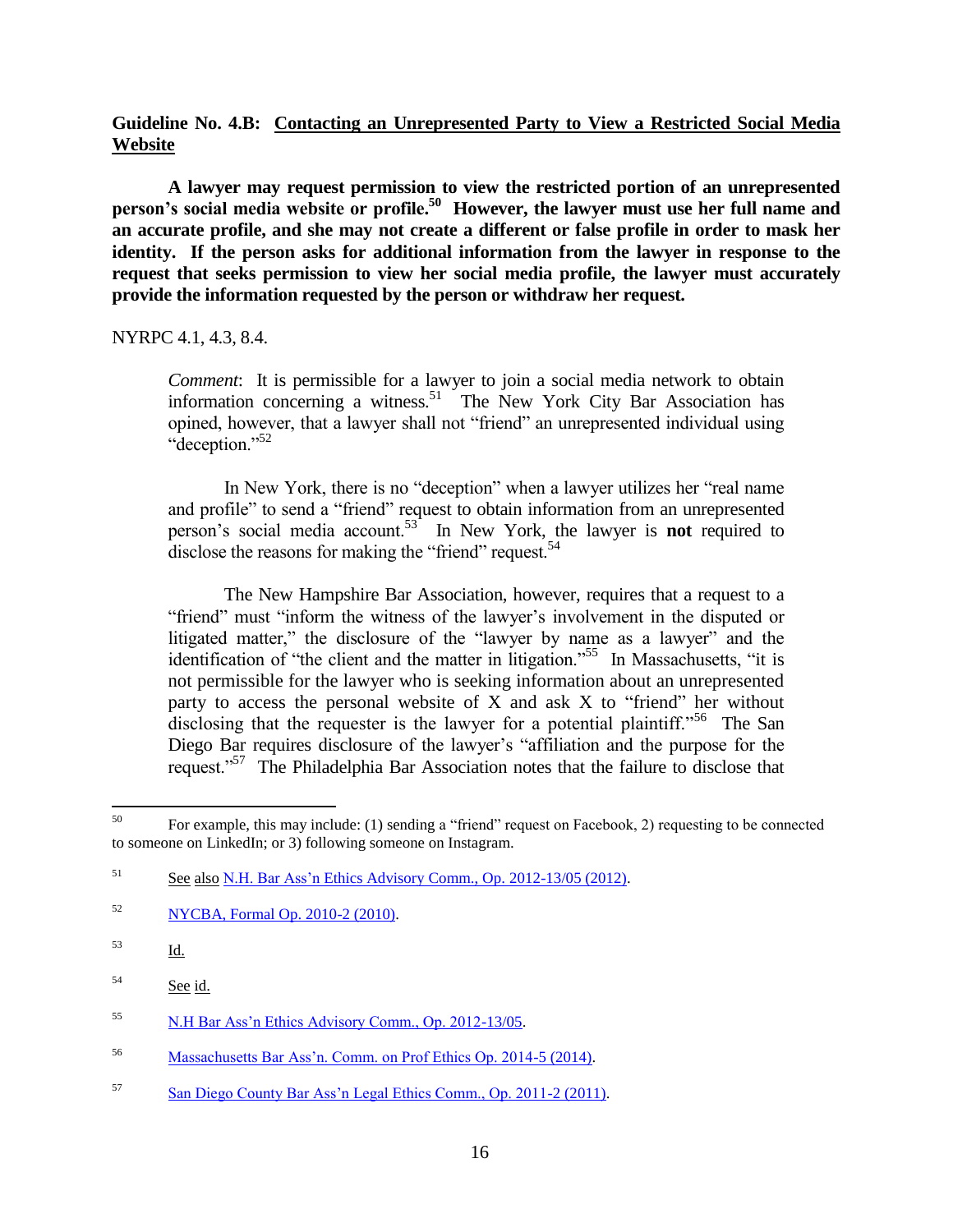the "intent on obtaining information and sharing it with a lawyer for use in a lawsuit to impeach the testimony of the witness" constitutes an impermissible omission of a "highly material fact."<sup>58</sup>

In Oregon, there is an opinion that if the person being sought out on social media "asks for additional information to identify [the l]awyer, or if [the l]awyer has some other reason to believe that the person misunderstands her role, [the l]awyer must provide the additional information or withdraw the request.<sup>559</sup>

#### **Guideline No. 4.C: Viewing a Represented Party's Restricted Social Media Website**

**A lawyer shall not contact a represented person to seek to review the restricted portion of the person's social media profile unless an express authorization has been furnished by the person's counsel.**

NYRPC 4.1, 4.2.

*Comment*: It is significant to note that, unlike an unrepresented individual, the ethics rules are different when the person being contacted in order to obtain private social media content is "represented" by a lawyer, and such a communication is categorically prohibited.

Whether a person is represented by a lawyer, individually or through corporate counsel, is sometimes not clear under the facts and applicable case law.

The Oregon State Bar Committee has noted that "[a]bsent actual knowledge that the person is represented by counsel, a direct request for access to the person's non-public personal information is permissible."<sup>60</sup>

Caution should be used by a lawyer before deciding to view a potentially private or restricted social media account or profile of a represented person that the lawyer has a "right" to view, such as a professional group where both the lawyer and represented person are members or as a result of being a "friend" of a "friend" of such represented person.

<sup>58</sup> <sup>58</sup> [Phila. Bar Ass'n Prof'l Guidance Comm., Op. Bar 2009-2 \(2009\).](http://www.philadelphiabar.org/WebObjects/PBAReadOnly.woa/Contents/WebServerResources/CMSResources/Opinion_2009-2.pdf) 

<sup>59</sup> [Oregon State Bar Comm. on Legal Ethics, Formal Op. 2013-189 \(2013\).](https://www.osbar.org/_docs/ethics/2013-189.pdf)

<sup>&</sup>lt;sup>60</sup> Id. See [San Diego County Bar Ass'n Legal Ethics Comm., Op. 2011-2.](https://www.sdcba.org/index.cfm?pg=LEC2011-2)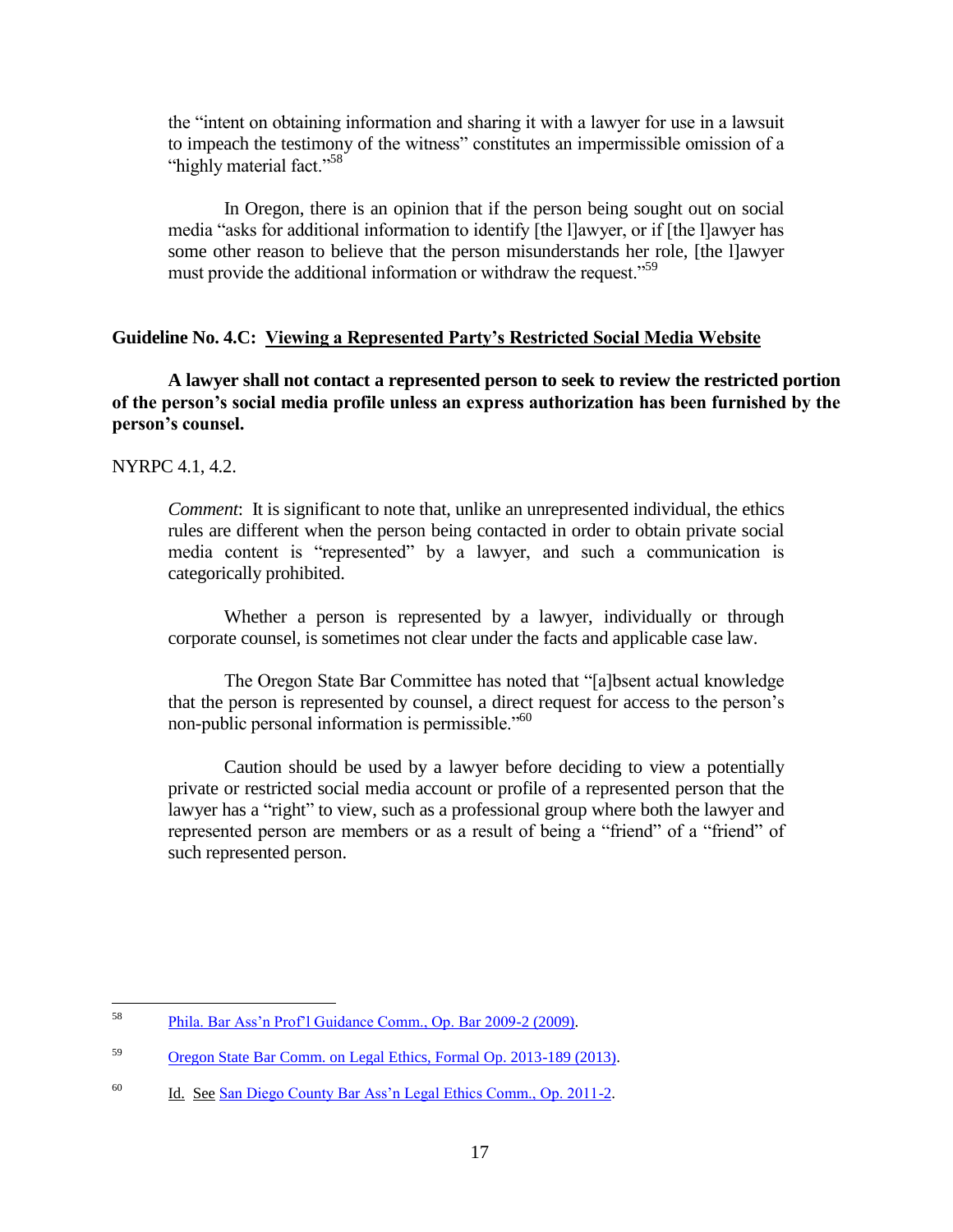# **Guideline No. 4.D: Lawyer's Use of Agents to Contact a Represented Party**

**As it relates to viewing a person's social media account, a lawyer shall not order or direct an agent to engage in specific conduct, or with knowledge of the specific conduct by such person, ratify it, where such conduct if engaged in by the lawyer would violate any ethics rules.**

NYRPC 5.3, 8.4.

*Comment*: This would include, *inter alia*, a lawyer's investigator, trial preparation staff, legal assistant, secretary, or agent $^{61}$  and could, as well, apply to the lawyer's  $client<sup>.62</sup>$ 

<sup>61</sup> See [NYCBA, Formal Op. 2010-2 \(2010\).](http://www2.nycbar.org/Ethics/eth2010.htm)

<sup>&</sup>lt;sup>62</sup> See also [N.H Bar Ass'n Ethics Advisory Comm., Op. 2012-13/05.](http://www.nhbar.org/legal-links/Ethics-Opinion-2012-13_05.asp)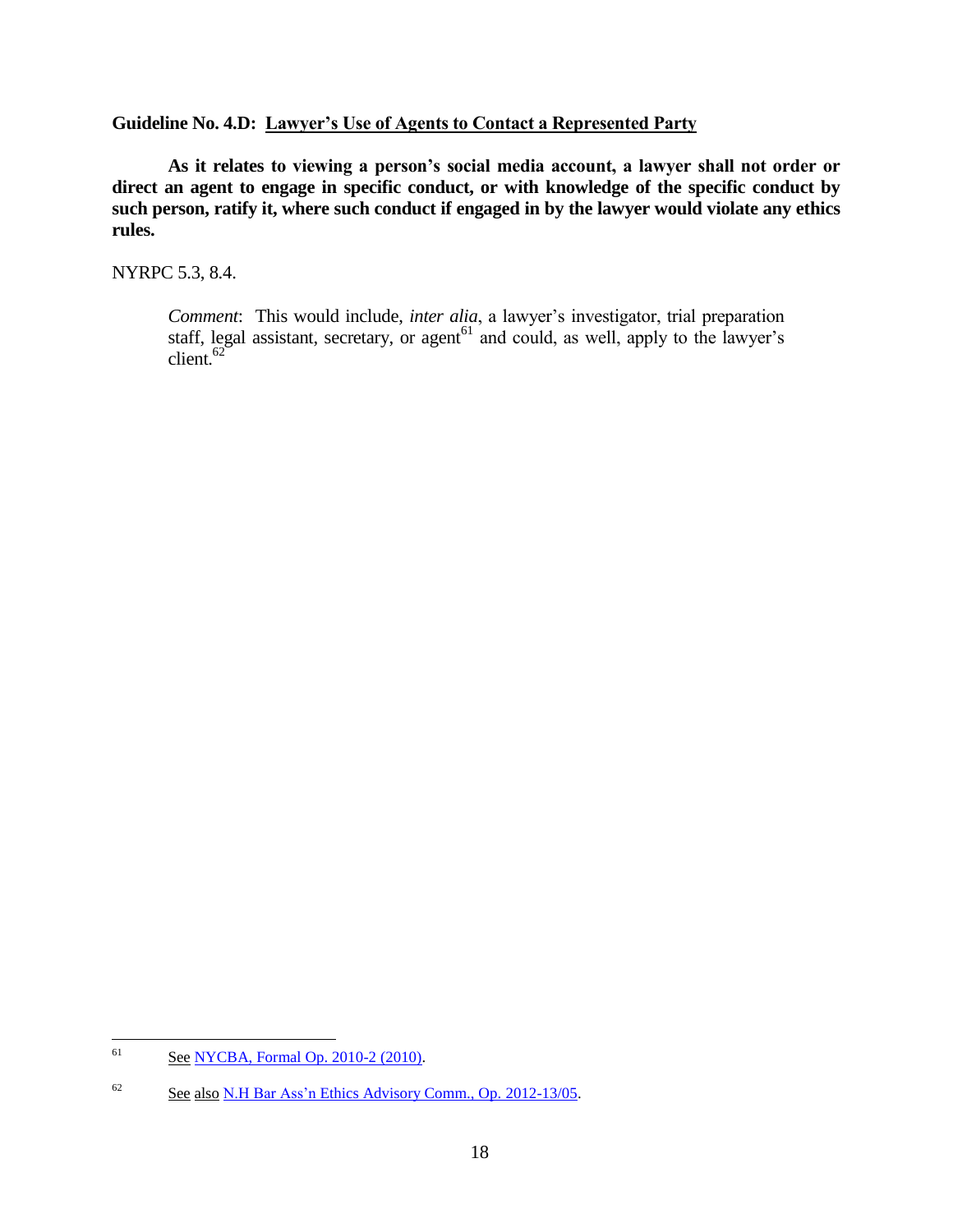# **5. COMMUNICATING WITH CLIENTS**

# **Guideline No. 5.A: Removing Existing Social Media Information**

**A lawyer may advise a client as to what content may be maintained or made private on her social media account, including advising on changing her privacy and/or security settings.<sup>63</sup> A lawyer may also advise a client as to what content may be "taken down" or removed, whether posted by the client or someone else, as long as there is no violation of common law or any statute, rule, or regulation relating to the preservation of information, including legal hold obligations.<sup>64</sup> Unless an appropriate record of the social media information or data is preserved, a party or nonparty, when appropriate, may not delete information from a social media profile that is subject to a duty to preserve.**

NYRPC 3.1, 3.3, 3.4, 4.1, 4.2, 8.4.

*Comment*:A lawyer must ensure that potentially relevant information is not destroyed "once a party reasonably anticipates litigation"<sup>65</sup> or in accordance with common law, statute, rule, or regulation. Failure to do so may result in sanctions. "[W]here litigation is anticipated, a duty to preserve evidence may arise under substantive law. But provided that such removal does not violate the substantive law regarding the destruction or spoliation of evidence,<sup>66</sup> there is no ethical bar to 'taking down' such material from social media publications, or prohibiting a client's lawyer from advising the client to do so, particularly inasmuch as the substance of the posting is generally preserved in cyberspace or on the user's computer."<sup>67</sup> When litigation is not pending or "reasonably anticipated," a lawyer may more freely advise a client on what to maintain or remove from her social media profile. Nor is there any ethical bar to advising a client to change her privacy or security settings to be more restrictive, whether before or after a litigation has commenced, as long as

<sup>63</sup> Mark A. Berman, "Counseling a Client to Change Her Privacy Settings on Her Social Media Account," New York Legal Ethics Reporter, Feb. 2015[, http://www.newyorklegalethics.com/counseling-a-client-to-change-her](http://www.newyorklegalethics.com/counseling-a-client-to-change-her-privacy-settings-on-her-social-media-account/)[privacy-settings-on-her-social-media-account/.](http://www.newyorklegalethics.com/counseling-a-client-to-change-her-privacy-settings-on-her-social-media-account/)

<sup>64</sup> [NYCLA, Formal Op. 745 \(2013\).](https://www.nycla.org/siteFiles/Publications/Publications1630_0.pdf) See [Philadelphia Bar Ass'n. Guidance Comm. Op. 2014-5 \(2014\).](http://www.aceds.org/wp-content/uploads/2014/11/PABarAssoc_EthicalObligationsAttorneysSocialMedia.pdf)

<sup>65</sup> [VOOM HD Holdings LLC v. EchoStar Satellite L.L.C., 93 A.D.3d 33, 939 N.Y.S.2d 321 \(1st Dep't 2012\).](http://www.nycourts.gov/reporter/3dseries/2012/2012_00658.htm)

<sup>&</sup>lt;sup>66</sup> New York has not opined on a lawyer's obligation to produce a website link that a client has utilized, but [Philadelphia Bar Ass'n. Guidance Comm. Op. 2014-5,](http://www.aceds.org/wp-content/uploads/2014/11/PABarAssoc_EthicalObligationsAttorneysSocialMedia.pdf) noted that, with respect to a website link utilized by a client, if it is appropriately requested in discovery, a lawyer "must make reasonable efforts to obtain a link or other [social media] content if the lawyer knows or reasonably believes it has not been produced by the client."

<sup>67</sup> [NYCLA, Formal Op. 745.](https://www.nycla.org/siteFiles/Publications/Publications1630_0)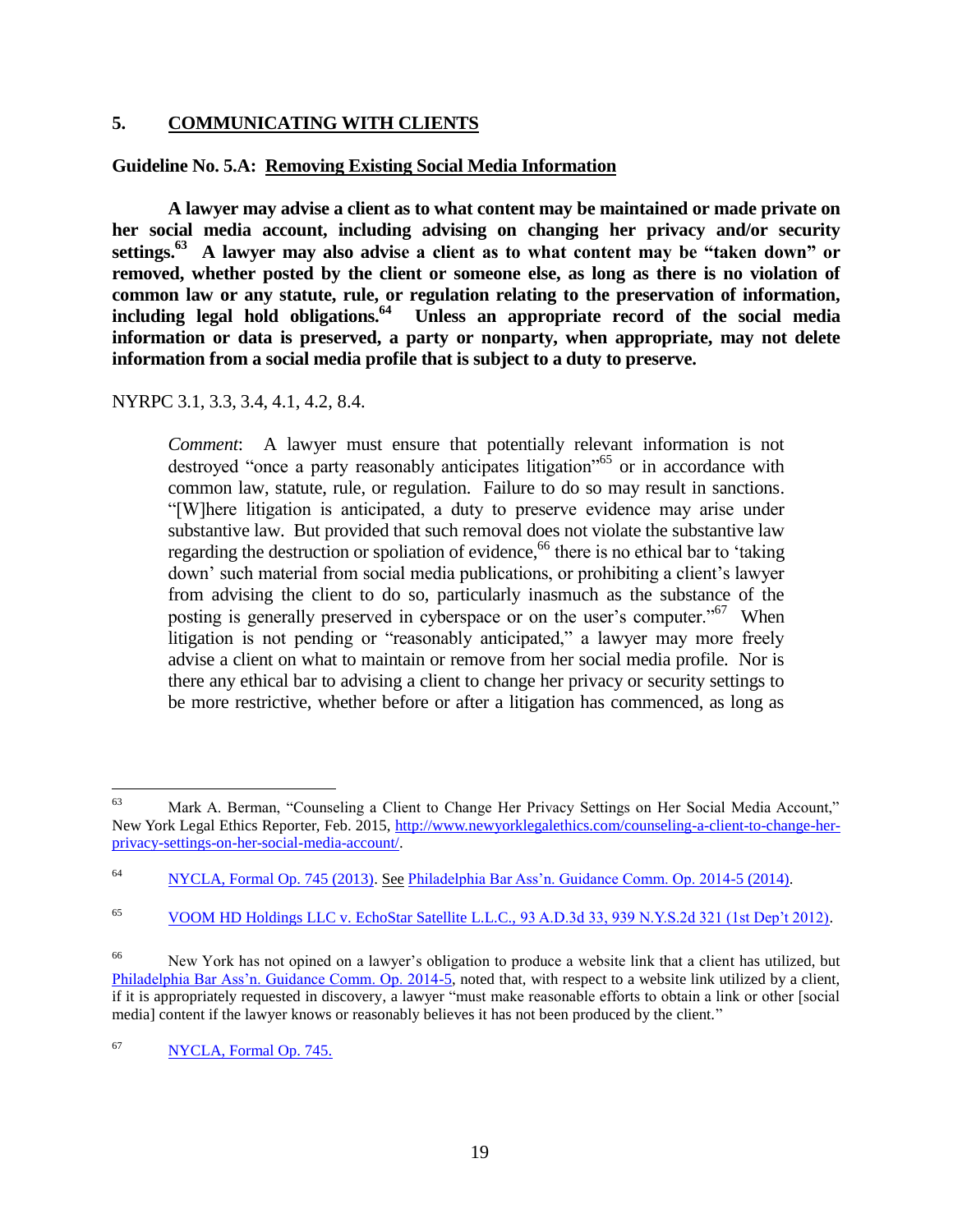social media is appropriately preserved in the proper format and such is not a violation of law or a court order.<sup>68</sup>

A lawyer needs to be aware that the act of deleting electronically stored information does not mean that such information cannot be recovered through the use of forensic technology. This similarly is the case if a "live" posting is simply made "unlive"

# **Guideline No. 5.B: Adding New Social Media Content**

**A lawyer may advise a client with regard to posting new content on a social media website or profile, as long as the proposed content is not known to be false by the lawyer. A lawyer also may not "direct or facilitate the client's publishing of false or misleading information that may be relevant to a claim."<sup>69</sup>**

NYRPC 3.1, 3.3, 3.4, 4.1, 4.2, 8.4.

*Comment*:A lawyer may review what a client plans to publish on a social media website in advance of publication<sup>70</sup> and guide the client appropriately, including formulating a policy on social media usage. Subject to ethics rules, a lawyer may counsel the client to publish truthful information favorable to the client; discuss the significance and implications of social media posts (including their content and advisability); review how the factual context of a post may affect a person's perception of the post; and how such posts might be used in a litigation, including cross-examination. A lawyer may advise a client to consider the possibility that someone may be able to view a private social media profile through court order, compulsory process, or unethical conduct. A lawyer may advise a client to refrain from or limit social media postings during the course of a litigation or investigation.

<sup>68</sup> <sup>68</sup> [North Carolina State Bar 2014 Formal Ethics Op. 5 \(2014\);](http://www.ncbar.com/ethics/ethics.asp?page=4&from=7/2014) [Phila. Bar Ass'n Guidance Comm. Op. 2014-5](http://www.aceds.org/wp-content/uploads/2014/11/PABarAssoc_EthicalObligationsAttorneysSocialMedia.pdf)  [\(2014\);](http://www.aceds.org/wp-content/uploads/2014/11/PABarAssoc_EthicalObligationsAttorneysSocialMedia.pdf) [Florida Bar Professional Ethics Committee, Proposed Advisory Opinion 14-1 \(Jan. 23, 2015\)](https://www.floridabar.org/DIVEXE/RRTFBResources.nsf/Attachments/8E73C71636D8C23785257DD9006E5816/$FILE/14-01%20PAO.pdf?OpenElement)

<sup>69</sup> [NYCLA, Formal Op. 745.](https://www.nycla.org/siteFiles/Publications/Publications1630_0)

 $70$  As social media-related evidence has increased in use in litigation, a lawyer may consider periodically following or checking her client's social media communications, especially in matters where posts on social media would be relevant to her client's claims or defenses. Following a client's social media use could involve connecting with the client by establishing a LinkedIn connection, "following" the client on Twitter, or "friending" her on Facebook. Whether to follow a client's postings should be discussed with the client in advance. Monitoring a client's social media posts could provide the lawyer with the opportunity, among other things, to advise on the impact of the client's posts on existing or future litigation or on their implication for other issues relating to the lawyer's representation of the client

[Pennsylvania Bar Ass'n Ethics Comm., Formal Op. 2014-300](http://www.danieljsiegel.com/Formal_2014-300.pdf) notes "tracking a client's activity on social media may be appropriate for an attorney to remain informed about the developments bearing on the client's legal dispute" and "an attorney can reasonably expect that opposing counsel will monitor a client's social media account."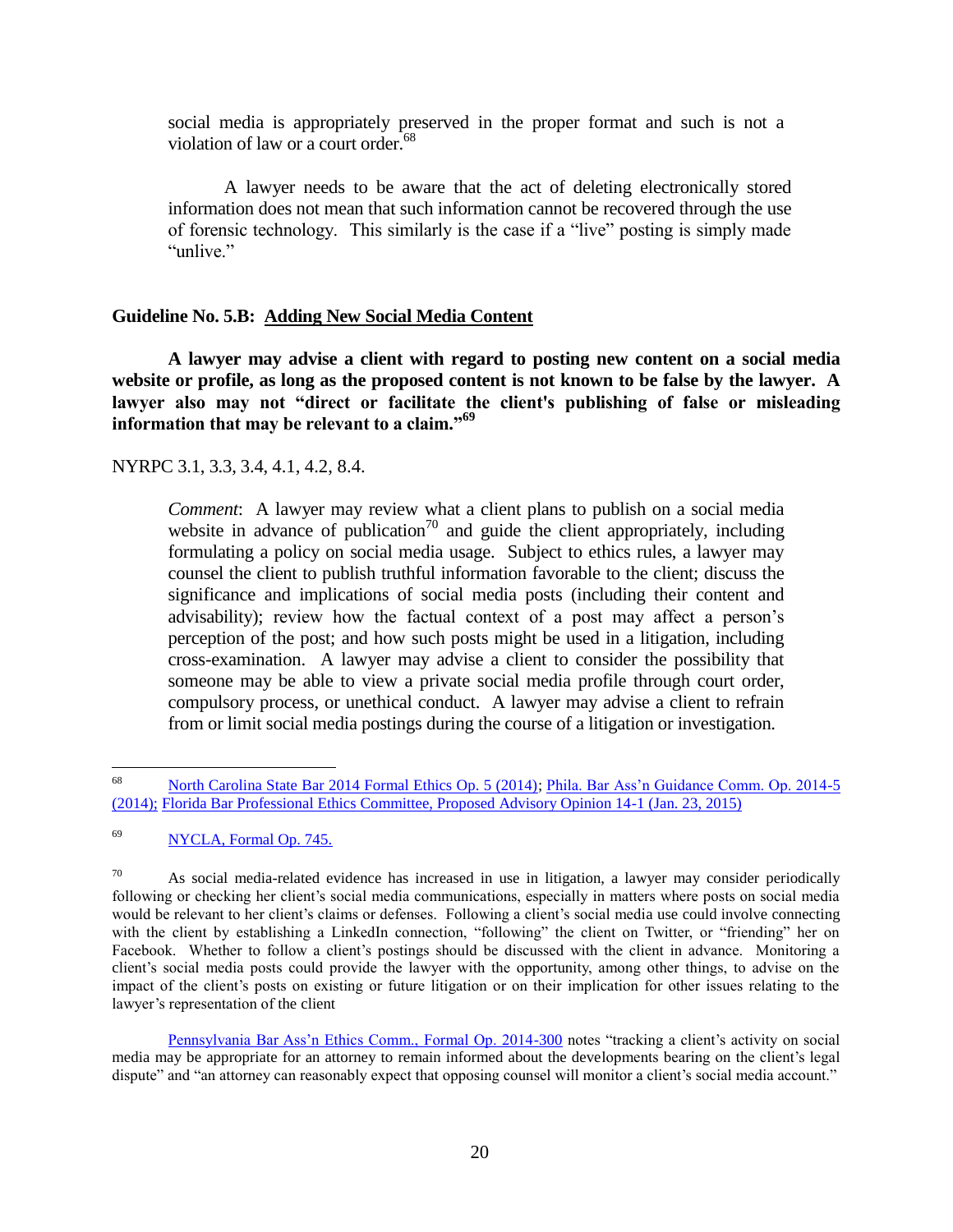**Guideline No. 5.C: False Social Media Statements**

**A lawyer is prohibited from proffering, supporting, or using false statements if she learns from a client's social media posting that a client's lawsuit involves the assertion of material false factual statements or evidence supporting such a conclusion.<sup>71</sup>**

NYRPC 3.1, 3.3, 3.4, 4.1, 8.4.

*Comment*:A lawyer has an ethical obligation not to "bring or defend a proceeding, or assert or controvert an issue therein, unless there is a basis in law and fact for doing so that is not frivolous.<sup>772</sup> Frivolous conduct includes the knowing assertion of "material factual statements that are false."<sup>73</sup> See also NYRPC 3.3; 4.1 ("In the course of representing a client, a lawyer shall not knowingly make a false statement of fact or law to a third person.").

# **Guideline No. 5.D. A Lawyer's Use of Client-Provided Social Media Information**

**A lawyer may review the contents of the restricted portion of the social media profile of a represented person that was provided to the lawyer by her client, as long as the lawyer did not cause or assist the client to: (i) inappropriately obtain private information from the represented person; (ii) invite the represented person to take action without the advice of his or her lawyer; or (iii) otherwise overreach with respect to the represented person.**

NYRPC 4.2.

*Comment*: One party may always seek to communicate with another party. Where a "client conceives the idea to communicate with a represented party," a lawyer is not precluded "from advising the client concerning the substance of the communication" and the "lawyer may freely advise the client so long as the lawyer does not assist the client inappropriately to seek confidential information or invite the nonclient to take action without the advice of counsel or otherwise to overreach the nonclient."<sup>74</sup> New York interprets "overreaching" as prohibiting "the lawyer from converting a communication initiated or conceived by the client into a vehicle for the lawyer to communicate directly with the nonclient."<sup>75</sup>

 $71$ [NYCLA, Formal Op.](https://www.nycla.org/siteFiles/Publications/Publications1630_0) 745.

<sup>75</sup> Id.

 $72$  NYRPC 3.1(a).

<sup>73</sup> [NYRPC 3.1\(b\)\(3\).](https://www.nycla.org/siteFiles/NYRulesofProfessionalConduct4109_362.pdf) 

<sup>74</sup> [NYCBA, Formal Op. 2002-3 \(2002\).](http://www.nycbar.org/ethics/ethics-opinions-local/2002-opinions/833-the-qno-contact-ruleq-and-advising-a-client-in-connection-with-communications-conceived-or-initiated-by-the-client-with-a-represented-party.)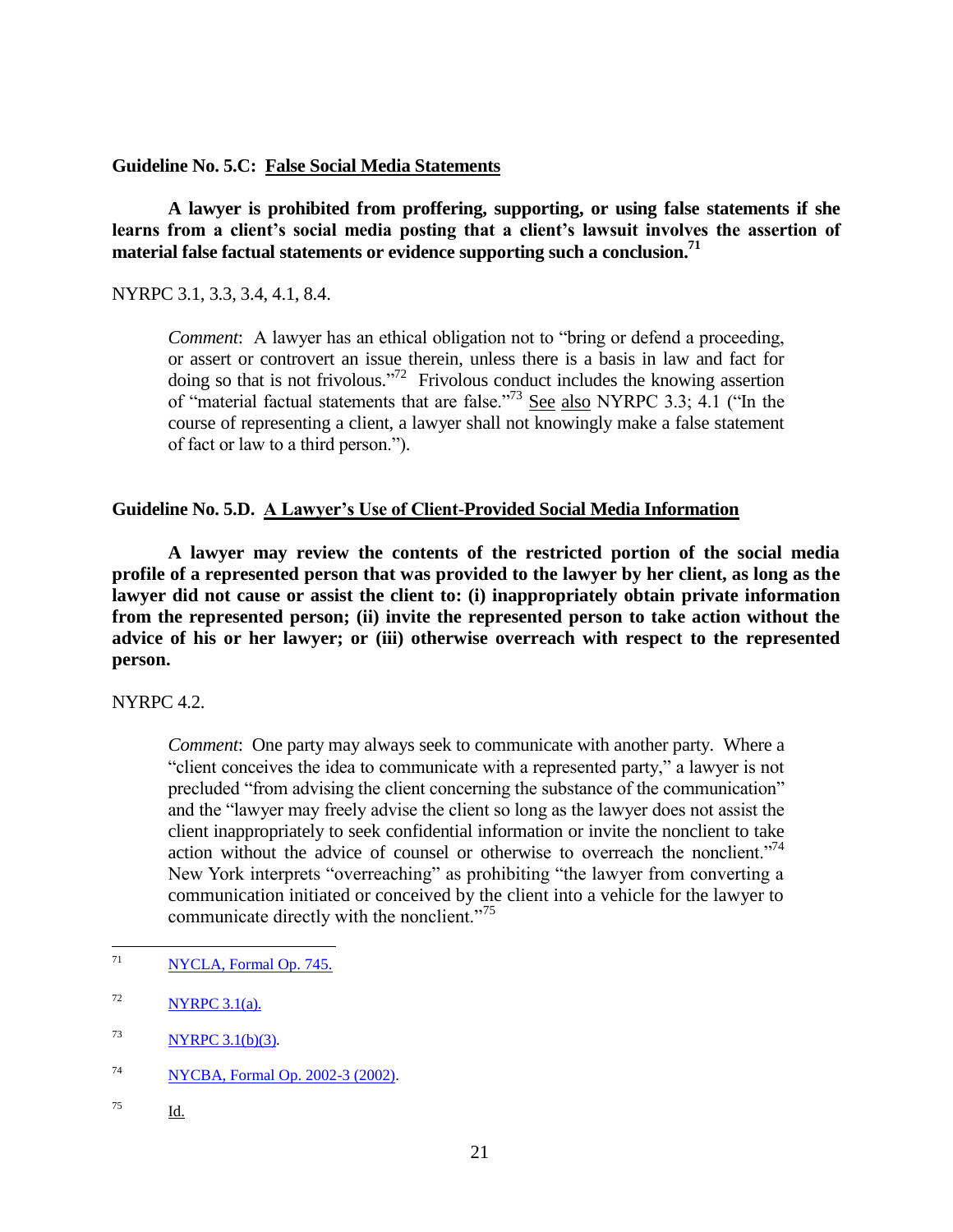NYRPC [Rule 4.2\(b\)](https://www.nycla.org/siteFiles/Publications/Publications1748_0.pdf) provides that, notwithstanding the prohibition under Rule 4.2(a) that a lawyer shall not "cause another to communicate about the subject of the representation with a party the lawyer knows to be represented,"

a lawyer may cause a client to communicate with a represented person . . . and may counsel the client with respect to those communications, provided the lawyer gives reasonable advance notice to the represented person's counsel that such communications will be taking place.

Thus, lawyers need to use caution when communicating with a client about her connecting to or "friending" a represented person and obtaining private information from that represented person's social media site.

New Hampshire opines that a lawyer's client may, for instance, send a "friend" request or request to follow a restricted Twitter feed of a person, and then provide the information to the lawyer, but the ethical propriety "depends on the extent to which the lawyer directs the client who is sending the [social media] request," and whether the lawyer has complied with all other ethical obligations.  $^{76}$ In addition, the client's profile needs to "reasonably reveal[] the client's identity" to the other person. $^{77}$ 

The American Bar Association opines that a "lawyer may give substantial assistance to a client regarding a substantive communication with a represented adversary. That advice could include, for example, the subjects or topics to be addressed, issues to be raised and strategies to be used. Such advice may be given regardless of who – the lawyer or the client – conceives of the idea of having the communication . . . . [T]he lawyer may review, redraft and approve a letter or a set of talking points that the client has drafted and wishes to use in her communications with her represented adversary."<sup>78</sup>

<sup>77</sup> Id.

l

<sup>76</sup> [N.H. Bar Ass'n Ethics Advisory Comm., Op. 2012-13/05 \(2012\).](http://www.nhbar.org/legal-links/Ethics-Opinion-2012-13_05.asp)

<sup>78</sup> [ABA, Formal Op. 11-461 \(2011\).](http://www.americanbar.org/content/dam/aba/administrative/professional_responsibility/formal_opinion_11_461_nm.authcheckdam.pdf)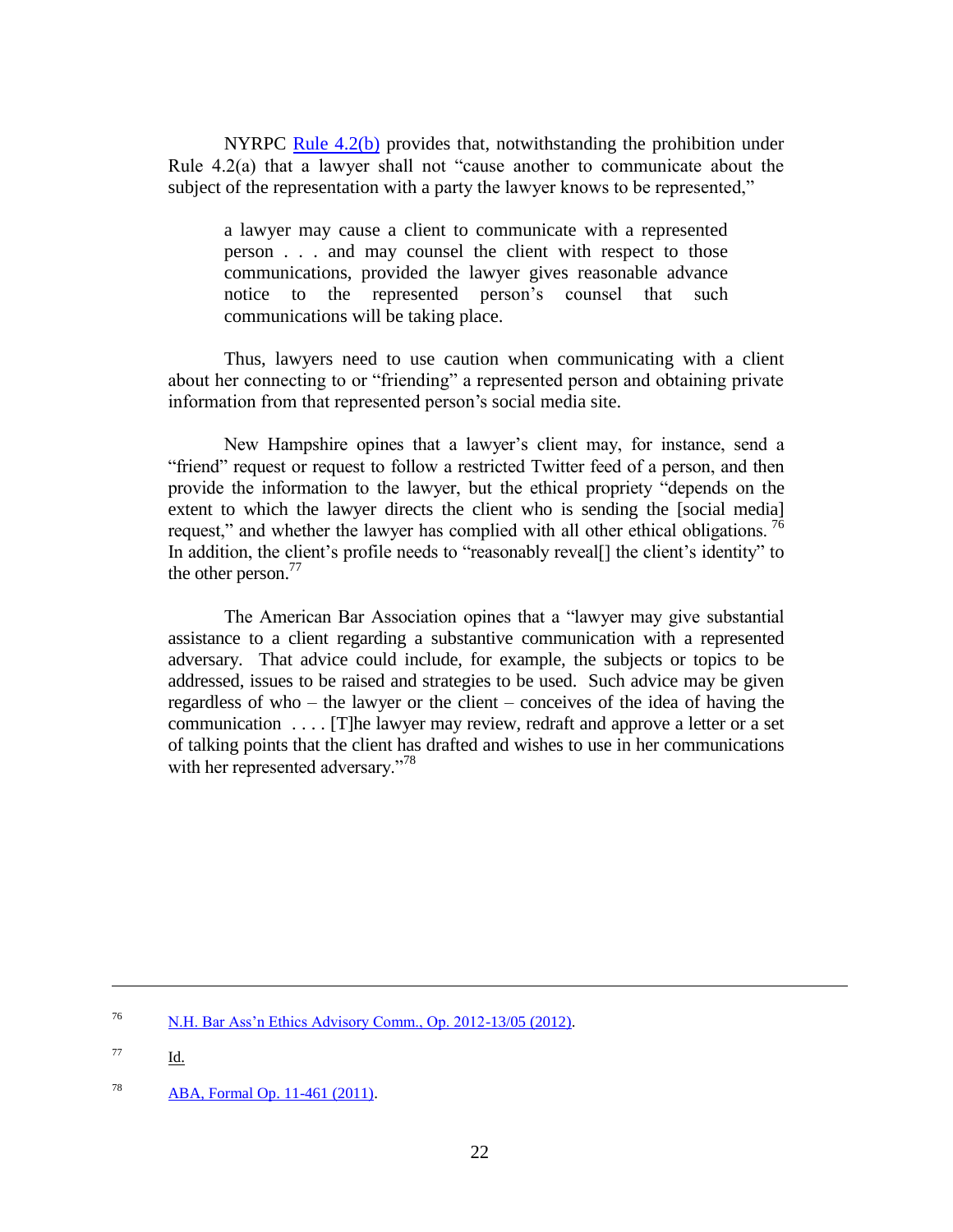#### **Guideline No. 5.E: Maintaining Client Confidences and Confidential Information**

**Subject to the attorney-client privilege rules, a lawyer is prohibited from disclosing client confidences and confidential information relating to the legal representation of a client, unless the client has provided informed consent. Social media communications and communications made on a lawyer's website or blog must comply with these limitations. 79 This prohibition applies regardless of whether the confidential client information is positive or celebratory, negative or even to something as innocuous as where a client was on a certain day.** 

**Where a lawyer learns that a client has posted a review of her services on a website or on social media, if the lawyer chooses to respond to the client's online review, the lawyer shall not reveal confidential information relating to the representation of the client. This prohibition applies, even if the lawyer is attempting to respond to unflattering comments posted by the client.**

NYRPC 1.6, 1.9(c).

*Comment:* A lawyer is prohibited, absent some recognized exemption, from disclosing client confidences and confidential information of a client. Under NYRPC Rule  $1.9(c)$ , a lawyer is generally prohibited from using or revealing confidential information of a former client. There is, however, a "self-defense" exception to the duty of confidentiality set forth in  $\frac{\text{Rule 1.6}}{80}$  which, as to former clients, is incorporated by Rule 1.9(c). Rule 1.6(b)(5)(i) provides that a lawyer "may reveal or use confidential information to the extent that the lawyer reasonably believes necessary … to defend the lawyer or the lawyer's employees and associates against an accusation of wrongful conduct.<sup>881</sup> NYSBA Opinion 1032 applies such self-defense exception to "claims" and "charges" in formal proceedings or a "material threat of a proceeding," which "typically suggest the beginning of a lawsuit, criminal inquiry, disciplinary complaint, or other

<sup>79</sup> **[NYRPC 1.6.](http://www.nysba.org/WorkArea/DownloadAsset.aspx?id=50671)** 

<sup>80</sup> Comment 17 t[o NYRPC Rule 1.6](http://www.nysba.org/WorkArea/DownloadAsset.aspx?id=50671) provides:

When transmitting a communication that includes information relating to the representation of a client, the lawyer must take reasonable precautions to prevent the information from coming into the hands of unintended recipients. This duty does not require that the lawyer use special security measures if the method of communication affords a reasonable expectation of privacy. Special circumstances, however, may warrant special precautions. Factors to be considered in determining the reasonableness of the lawyer's expectation of confidentiality include the sensitivity of the information and the extent to which the privacy of the communication is protected by law or by a confidentiality agreement. A client may require the lawyer to use a means of communication or security measures not required by this Rule, or may give informed consent (as in an engagement letter or similar document) to the use of means or measures that would otherwise be prohibited by this Rule.

<sup>81</sup> [NYSBA Op. 1032 \(2014\).](http://www.nysba.org/CustomTemplates/Content.aspx?id=52969)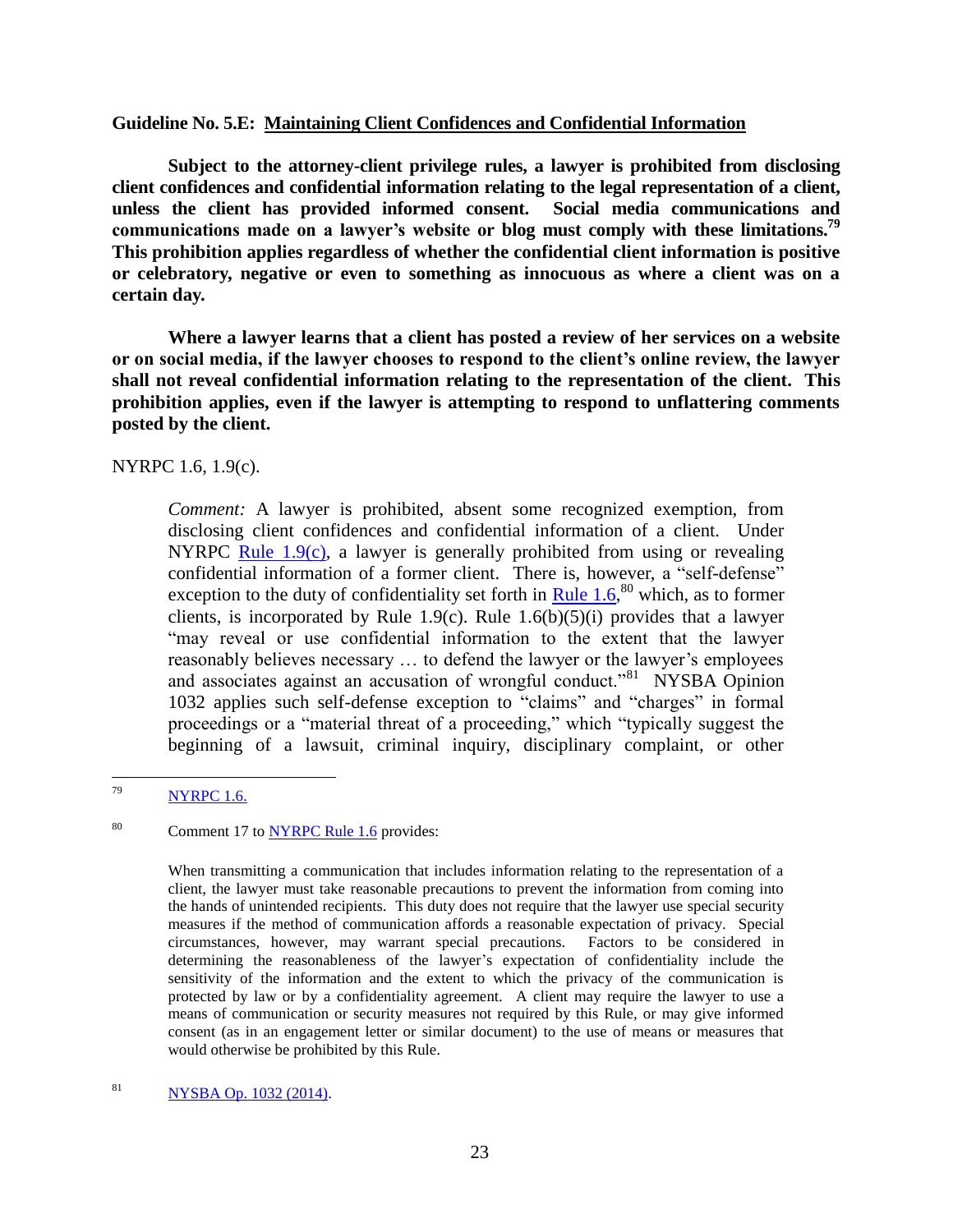procedure that can result in a sanction" and the self-defense exception does not apply to a "negative web posting."<sup>82</sup> As such, a lawyer cannot disclose confidential information about a client when responding to a negative post concerning herself on websites such as Avvo, Yelp or Martindale Hubbell.<sup>83</sup>

A lawyer is permitted to respond to online reviews, but such replies must be accurate and truthful and shall not contain confidential information or client confidences. Pennsylvania Bar Association Ethics Committee Opinion 2014-300 (2014) opined that "[w]hile there are certain circumstances that would allow a lawyer to reveal confidential client information, a negative online client review is not a circumstance that invokes the self-defense exception."<sup>84</sup> Pennsylvania Bar Association Ethics Committee Opinion 2014-200 (2014) provides a suggested response for a lawyer replying to negative online reviews: "A lawyer's duty to keep client confidences has few exceptions and in an abundance of caution I do not feel at liberty to respond in a point-by-point fashion in this forum. Suffice it to say that I do not believe that the post represents a fair and accurate picture of events<sup>"85</sup>

<sup>82</sup> [NYSBA, Opinion 1032.](http://www.nysba.org/CustomTemplates/Content.aspx?id=52969)

<sup>83</sup> See Michmerhuizen, Susan ["Client reviews: Your Thumbs Down May Come Back](http://www.americanbar.org/publications/youraba/2014/september-2014/client-reviews--your-thumbs-down-may-come-back-around.html)  [Around.](http://www.americanbar.org/publications/youraba/2014/september-2014/client-reviews--your-thumbs-down-may-come-back-around.html)"*Americanbar.org*. Your ABA, September 2014. Web. 3 March 2015.

<sup>84</sup> [Pennsylvania Bar Association Ethics Committee, Formal Op. 2014-300.](http://www.aceds.org/wp-content/uploads/2014/11/PABarAssoc_EthicalObligationsAttorneysSocialMedia.pdf)

<sup>85</sup> [Pennsylvania Bar Association Ethics Committee Opinion 2014-200.](https://www.pabar.org/members/catalogs/Ethics%20Opinions/formal/F2014-200.pdf)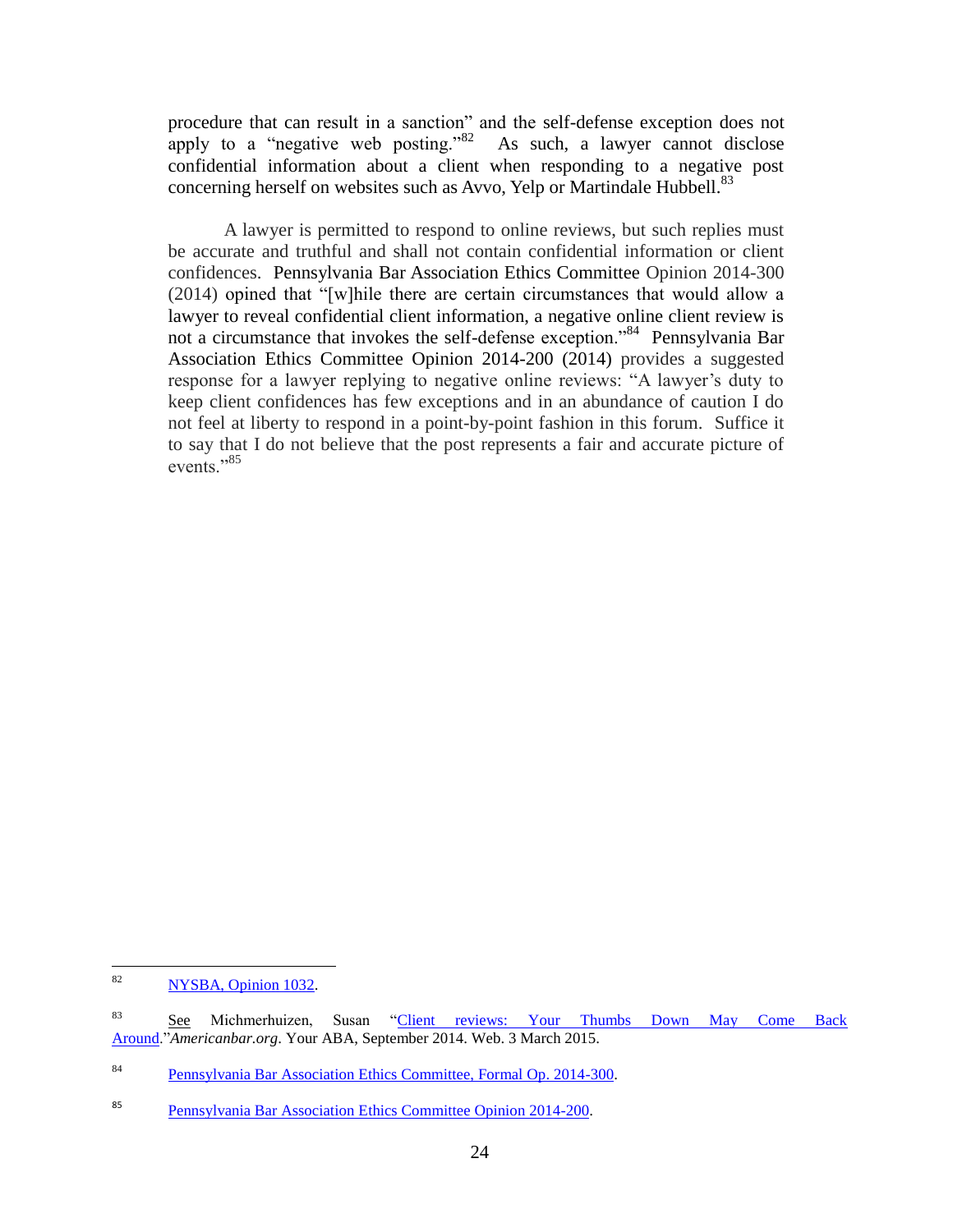# **6. RESEARCHING JURORS AND REPORTING JUROR MISCONDUCT**

# **Guideline No. 6.A: Lawyers May Conduct Social Media Research**

**A lawyer may research a prospective or sitting juror's public social media profile, and posts.**

# NYRPC 3.5, 4.1, 5.3, 8.4.

*Comment*: "Just as the internet and social media appear to facilitate juror misconduct, the same tools have expanded an attorney's ability to conduct research on potential and sitting jurors, and clients now often expect that attorneys will conduct such research. Indeed, standards of competence and diligence may require doing everything reasonably possible to learn about the jurors who will sit in judgment on a case."<sup>86</sup>

The ABA issued [Formal Opinion 466](http://www.americanbar.org/content/dam/aba/administrative/professional_responsibility/formal_opinion_466_final_04_23_14.authcheckdam.pdf) noting that "[u]nless limited by law or court order, a lawyer may review a juror's or potential juror's Internet presence, which may include postings by the juror or potential juror in advance of and during a trial."<sup>87</sup> There is a strong public interest in identifying jurors who might be tainted by improper bias or prejudice."<sup>88</sup> However, Opinion 466 does not address "whether the standard of care for competent lawyer performance requires using Internet research to locate information about jurors."<sup>89</sup>

 $\frac{89}{\underline{Id}}$ .

<sup>86</sup> See [NYCBA Formal Op. 2012-2 \(2012\).](http://www.nycbar.org/ethics/ethics-opinions-local/2012opinions/1479-formal-opinion-2012-02)

<sup>87</sup> See [American Bar Ass'n Comm. on Ethics & Prof'l Responsibility, Formal Op. 14-466.](http://www.americanbar.org/content/dam/aba/administrative/professional_responsibility/formal_opinion_466_final_04_23_14.authcheckdam.pdf)

<sup>88</sup> Id.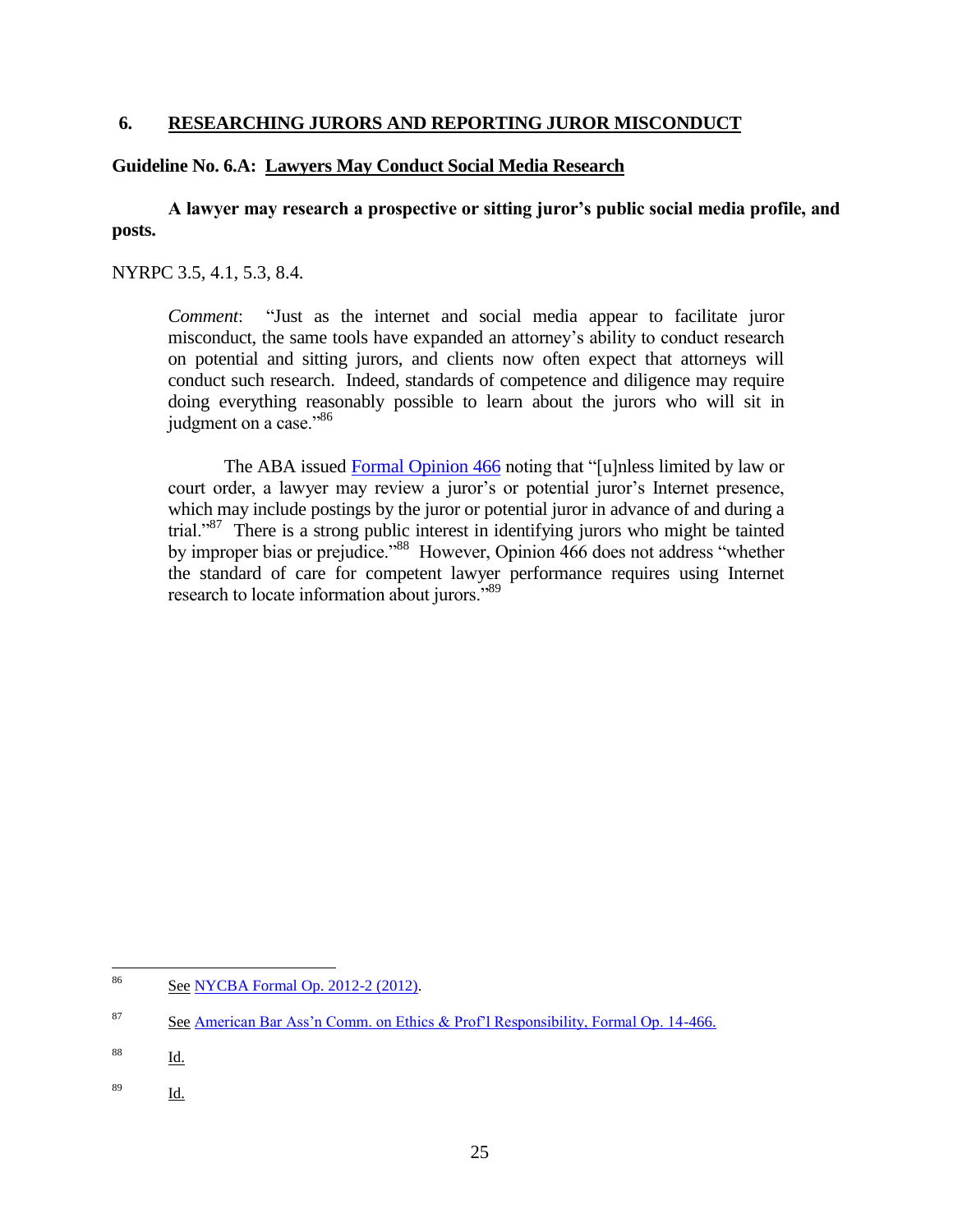# **Guideline No. 6.B: A Juror's Social Media Profile May Be Viewed as Long as There Is No Communication with the Juror**

**A lawyer may view the social media profile of a prospective juror or sitting juror provided that there is no communication (whether initiated by the lawyer, her agent or automatically generated by the social media network) with the juror.<sup>90</sup>**

NYRPC 3.5, 4.1, 5.3, 8.4.

*Comment*: Lawyers need "always use caution when conducting [jury] research" to ensure that no communication with the prospective or sitting jury takes place.<sup>91</sup>

Contact by a lawyer with jurors through social media is forbidden. For example, ABA, [Formal Op. 466](http://www.americanbar.org/content/dam/aba/administrative/professional_responsibility/formal_opinion_466_final_04_23_14.authcheckdam.pdf) opines that it would be a prohibited *ex parte*  communication for a lawyer, or the lawyer's agent, to send an "access request" to view the private portion of a juror's or potential juror's Internet presence.<sup>92</sup> This type of communication would be "akin to driving down the juror's street, stopping the car, getting out, and asking the juror for permission to look inside the juror's house because the lawyer cannot see enough when just driving past."<sup>93</sup>

[NYCLA, Formal Op. 743](https://www.nycla.org/siteFiles/Publications/Publications1450_0.pdf) and [NYCBA, Formal Op. 2012-2](http://www.nycbar.org/ethics/ethics-opinions-local/2012opinions/1479-formal-opinion-2012-02) have opined that even inadvertent contact with a prospective juror or sitting juror caused by an automatic notice generated by a social media network may be considered a technical ethical violation. New York ethics opinions also draw a distinction between public and private juror information.<sup>94</sup> They opine that viewing the public portion of a social media profile is ethical as long as there is no automatic message sent to the account owner of such viewing (assuming other ethics rules are not implicated by such viewing).

In contrast to the above New York opinions, [ABA, Formal Op. 466](http://www.americanbar.org/content/dam/aba/administrative/professional_responsibility/formal_opinion_466_final_04_23_14.authcheckdam.pdf) opined that "[t]he fact that a juror or a potential juror may become aware that a lawyer is reviewing his Internet presence when a network setting notifies the juror of such does *not* constitute a communication from the lawyer in violation" of the Rules of Professional Conduct (emphasis added).<sup>95</sup> According to [ABA, Formal Op. 466,](http://www.americanbar.org/content/dam/aba/administrative/professional_responsibility/formal_opinion_466_final_04_23_14.authcheckdam.pdf) this type of notice is "akin to a neighbor's recognizing a lawyer's car driving down the

<sup>90</sup> See [NYCLA, Formal Op. 743 \(2011\);](https://www.nycla.org/siteFiles/Publications/Publications1450_0.pdf) [NYCBA, Formal Op. 2012-2;](http://www.nycbar.org/ethics/ethics-opinions-local/2012opinions/1479-formal-opinion-2012-02) see also Oregon State Bar Comm. on [Legal Ethics, Formal Op. 189 \(2013\).](https://www.osbar.org/_docs/ethics/2013-189.pdf)

<sup>91</sup> [Vincent J. Syracuse & Matthew R. Maron,](http://www.thsh.com/Publications/Publication.aspx?PDF=508) *Attorney Professionalism Forum*, 85 N.Y. St. B.A.J. 50 (2013).

 $92$  See [ABA, Formal Op. 14-466.](http://www.americanbar.org/content/dam/aba/administrative/professional_responsibility/formal_opinion_466_final_04_23_14.authcheckdam.pdf)

<sup>93</sup> Id.

<sup>94</sup> Id.

<sup>&</sup>lt;sup>95</sup> See [ABA Formal Op. 14-466.](http://www.americanbar.org/content/dam/aba/administrative/professional_responsibility/formal_opinion_466_final_04_23_14.authcheckdam.pdf)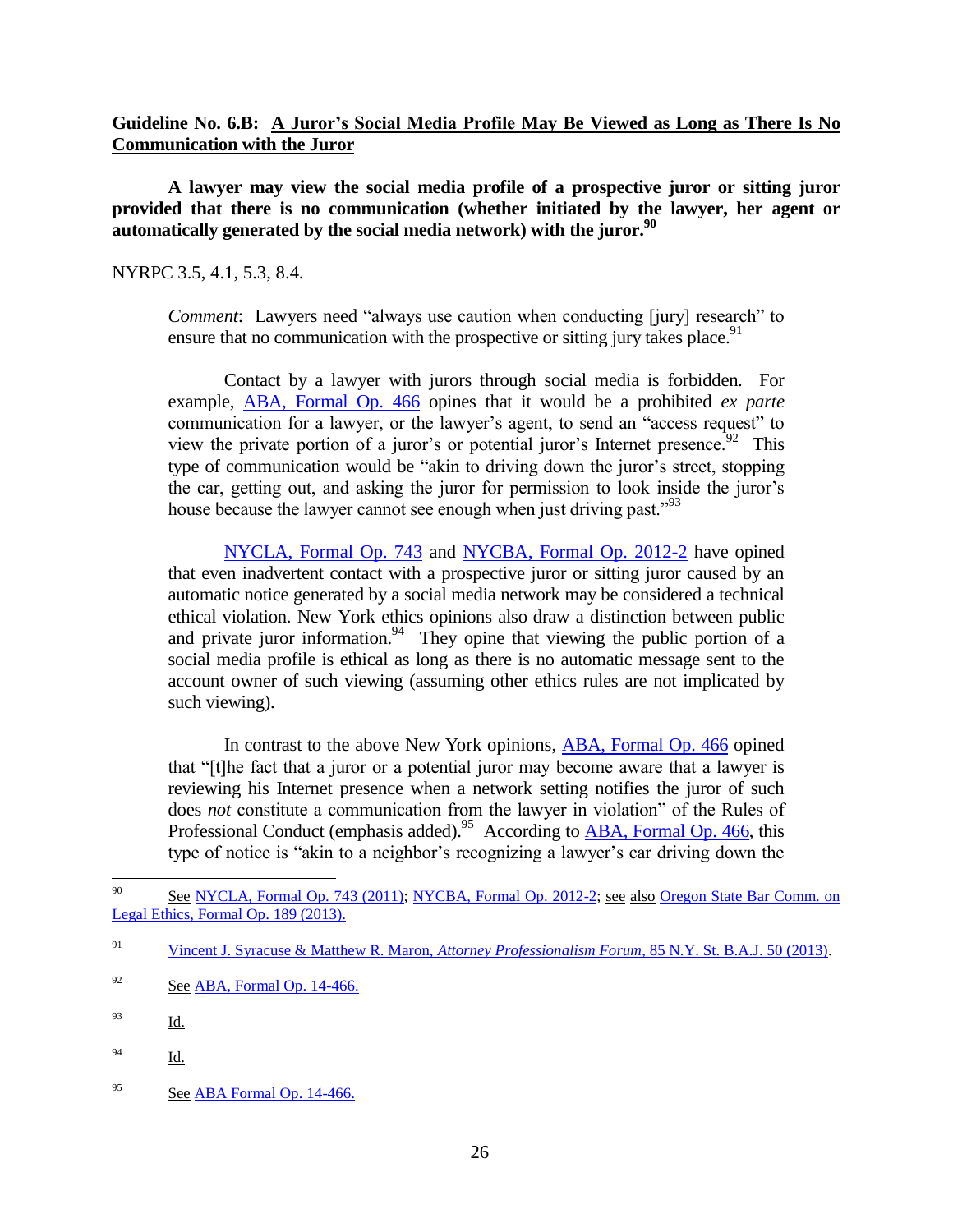juror's street and telling the juror that the lawyer had been seen driving down the street."<sup>96</sup>

While [ABA, Formal Op. 466](http://www.americanbar.org/content/dam/aba/administrative/professional_responsibility/formal_opinion_466_final_04_23_14.authcheckdam.pdf) noted that an automatic notice<sup>97</sup> sent to a juror, from a lawyer passively viewing a juror's social media network does not constitute an improper communication, a lawyer must: (1) "be aware of these automatic, subscriber-notification procedures" and (2) make sure "that their review is purposeful and not crafted to embarrass, delay, or burden the juror or the proceeding."<sup>98</sup> Moreover, [ABA, Formal Op. 466](http://www.americanbar.org/content/dam/aba/administrative/professional_responsibility/formal_opinion_466_final_04_23_14.authcheckdam.pdf) suggests that "judges should consider advising jurors during the orientation process that their backgrounds will be of interest to the litigants and that the lawyers in the case may investigate their backgrounds," including a juror's or potential juror's social media presence.<sup>99</sup>

The American Bar Association's view has been criticized on the basis of the possible impact such communication might have on a juror's state of mind and has been deemed more analogous to the improper communication where, for instance, "[a] lawyer purposefully drives down a juror's street, observes the juror's property (and perhaps the juror herself), and has a sign that says he is a lawyer and is engaged in researching the juror for the pending trial knowing that a neighbor will advise the juror of this drive-by and the signage." $100$ 

A lawyer must take measures to ensure that a lawyer's social media research does not come to the attention of the juror or prospective juror. Accordingly, due to the ethics opinions issued in New York on this topic, a lawyer in New York when reviewing social media to perform juror research needs to perform such research in a way that does not leave any "footprint" or notify the juror that the lawyer or her agent has been viewing the juror's social media profile.  $^{101}$ 

The New York opinions cited above draw a distinction between public and private juror information.<sup>102</sup> They opine that viewing the public portion of a social

 $\frac{98}{\underline{Id}}$ .

<sup>99</sup> Id.

 $102$  See Id.

<sup>96</sup> <sup>96</sup> Id. See [Pennsylvania Bar Ass'n Ethics Comm., Formal Op. 2014-300](http://www.danieljsiegel.com/Formal_2014-300.pdf) ("[t]here is no *ex parte* communications if the social networking website independently notifies users when the page has been viewed.").

<sup>&</sup>lt;sup>97</sup> For instance, currently, if a lawyer logs into LinkedIn, as it is currently configured, and performs a search and clicks on a link to a LinkedIn profile of a juror, an automatic message may well be sent by LinkedIn to the juror whose profile was viewed advising of the identity of the LinkedIn subscriber who viewed the juror's profile. In order for that reviewer's profile not to be identified through LinkedIn, that person must change her settings so that she is anonymous or, alternatively, to be fully logged out of her LinkedIn account.

<sup>100</sup> See Mark A. Berman, Ignatius A. Grande, and Ronald J. Hedges, ["Why American Bar Association Opinion](http://www.hugheshubbard.com/PublicationDocuments/grande_NYLJ_article_why_ABA_jurors_social_media_may2014.pdf)  [on Jurors and Social Media Falls Short,](http://www.hugheshubbard.com/PublicationDocuments/grande_NYLJ_article_why_ABA_jurors_social_media_may2014.pdf)" New York Law Journal (May 5, 2014).

<sup>&</sup>lt;sup>101</sup> See [NYCBA, Formal Op. 2012-2](http://www.nycbar.org/ethics/ethics-opinions-local/2012opinions/1479-formal-opinion-2012-02) and [NYCLA, Formal Op. 743.](https://www.nycla.org/siteFiles/Publications/Publications1450_0.pdf)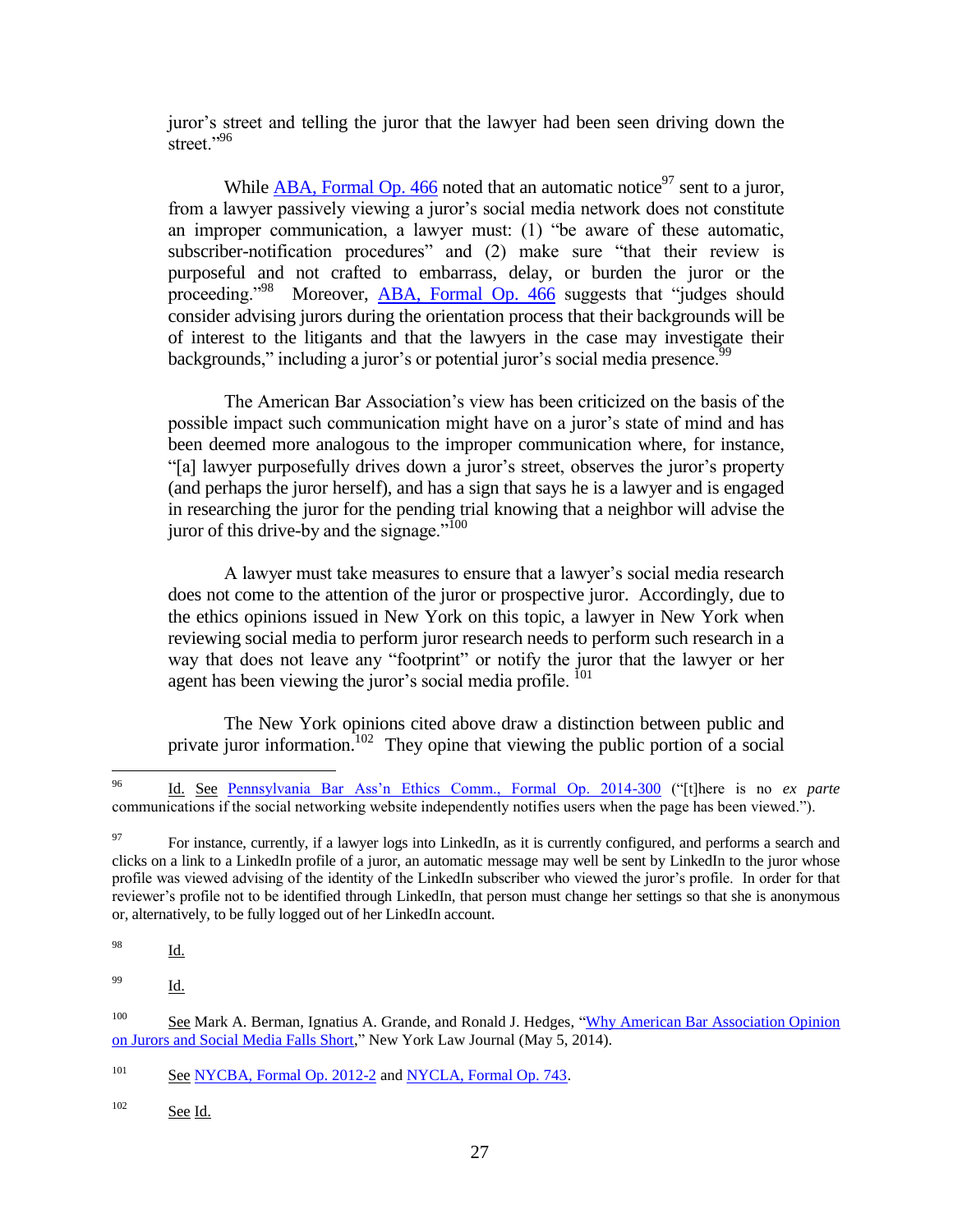media profile is ethical as long as there is no notice sent to the account holder indicating that a lawyer or her law firm viewed the juror's profile and assuming other ethics rules are not implicated. However, such opinions have not taken a definitive position that such unintended automatic contact is subject to discipline.

The American Bar Association and New York opinions, however, have not directly addressed whether a lawyer may non-deceptively view a social media account that from a prospective or sitting juror's view is putatively private, which the lawyer has a right to view, such as an alumni social network where both the lawyer and juror are members or whether access can be obtained, for instance, by being a "friend" of a "friend" of a juror on Facebook.

#### **Guideline No. 6.C: Deceit Shall Not Be Used to View a Juror's Social Media**.

**A lawyer may not make misrepresentations or engage in deceit in order to be able to view the social media profile of a prospective juror or sitting juror, nor may a lawyer direct others to do so.**

NYRPC 3.5, 4.1, 5.3, 8.4.

*Comment*: An "attorney must not use deception—such as pretending to be someone else—to gain access to information about a juror that would otherwise be unavailable." 103

#### **Guideline No. 6.D: Juror Contact During Trial**

**After a juror has been sworn in and throughout the trial, a lawyer may view or monitor the social media profile and posts of a juror provided that there is no communication (whether initiated by the lawyer, her agent or automatically generated by the social media network) with the juror.**

NYRPC 3.5, 4.1, 5.3, 8.4.

*Comment:* The concerns and issues identified in the comments to Guideline No. 6.B are also applicable during the evidentiary and deliberative phases of a trial.

A lawyer must exercise extreme caution when "passively" monitoring a sitting juror's social media presence. The lawyer needs to be aware of how any social media service operates, especially whether that service would notify the juror of such monitoring or the juror could otherwise become aware of such monitoring or viewing by lawyer. Further, the lawyer's review of the juror's social media shall not

 $103$ See Id.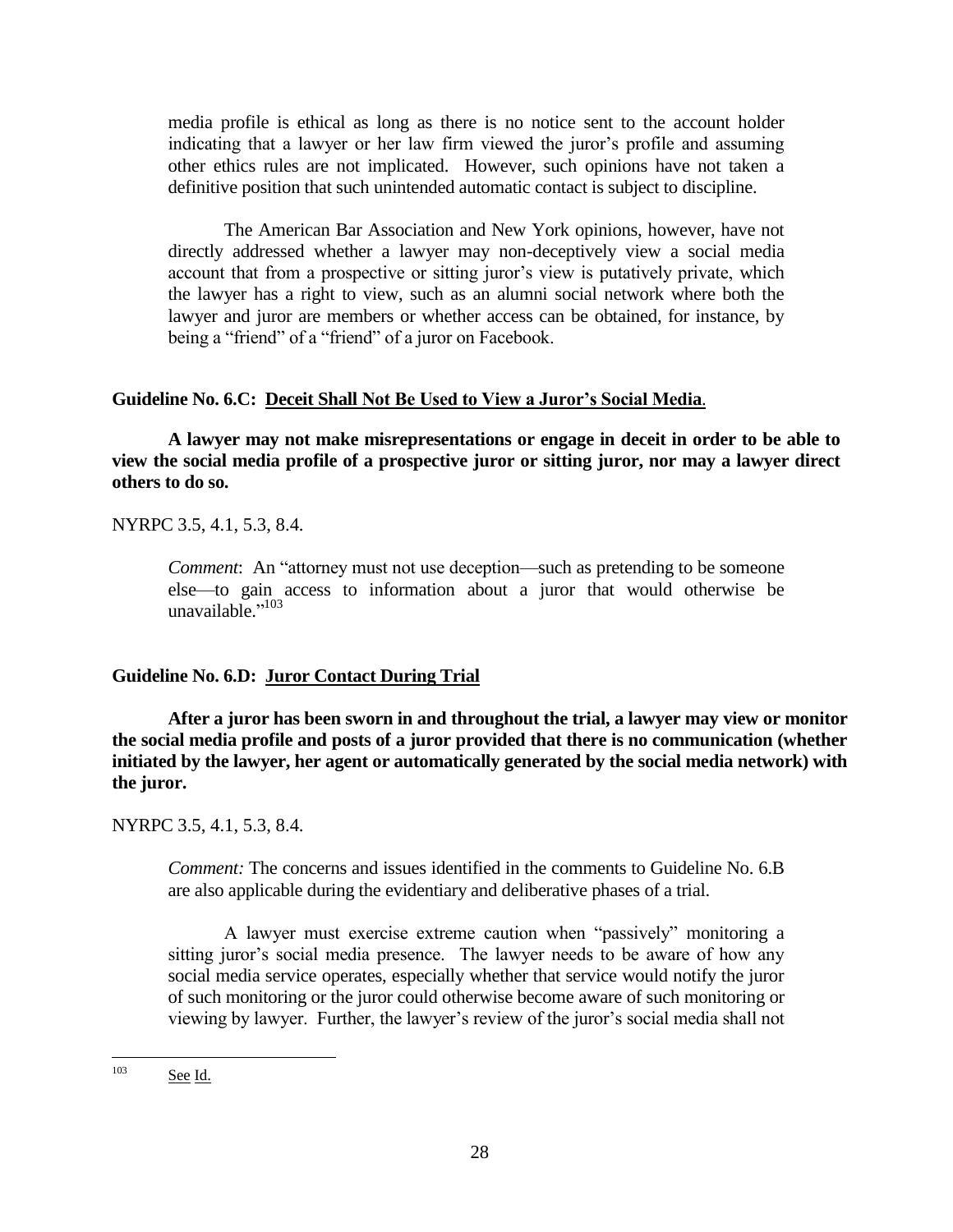burden or embarrass the juror or burden or delay the proceeding.

These later litigation phases present additional issues, such as a lawyer wishing to monitor juror social media profiles or posts in order to determine whether a juror is failing to follow court instructions or engaging in other improper behavior. However, the risks posed at this stage of litigation are greater than during the jury selection process and could result in a mistrial.<sup>104</sup>

[W]hile an inadvertent communication with a venire member may result in an embarrassing revelation to a court and a disqualified panelist, a communication with a juror during trial can cause a mistrial. The Committee therefore re-emphasizes that it is the attorney's duty to understand the functionality of any social media service she chooses to utilize and to act with the utmost caution.<sup>105</sup>

[ABA, Formal Op. 466](http://www.americanbar.org/content/dam/aba/administrative/professional_responsibility/formal_opinion_466_final_04_23_14.authcheckdam.pdf) permits passive review of juror social media postings, in which an automated response is sent to the juror, of a reviewer's Internet "presence," even during trial absent court instructions prohibiting such conduct. In one New York case, the review by a lawyer of a juror's LinkedIn profile during a trial almost led to a mistrial. During the trial, a juror became aware that an attorney from a firm representing one of the parties had looked at the juror's LinkedIn profile. The juror brought this to the attention of the court stating "the defense was checking on me on social media" and also asserted, "I feel intimidated and don't feel I can be objective."<sup>106</sup> This case demonstrates that a lawyer must take caution in conducting social media research of a juror because even inadvertent communications with a juror presents risks. $107$ 

It might be appropriate for counsel to ask the court to advise both prospective and sitting jurors that their social media activity may be researched by attorneys representing the parties. Such instruction might include a statement that it is not inappropriate for an attorney to view jurors' public social media. As noted in [ABA, Formal Op. 466,](http://www.americanbar.org/content/dam/aba/administrative/professional_responsibility/formal_opinion_466_final_04_23_14.authcheckdam.pdf) "[d]iscussion by the trial judge of the likely practice of trial lawyers reviewing juror ESM during the jury orientation process will dispel any juror misperception that a lawyer is acting improperly merely by viewing what the juror has revealed to all others on the same network."<sup>108</sup>

<sup>104</sup> Rather than risk inadvertent contact with a juror, a lawyer wanting to monitor juror social media behavior might consider seeking a court order clarifying what social media may be accessed.

<sup>&</sup>lt;sup>105</sup> See [NYCBA, Formal Op. 2012-2.](http://www.nycbar.org/ethics/ethics-opinions-local/2012opinions/1479-formal-opinion-2012-02)

<sup>&</sup>lt;sup>106</sup> See Richard Vanderford, ["LinkedIn Search Nearly Upends BofA Mortgage Fraud Trial,"](http://www.law360.com/articles/476511/linkedin-search-nearly-upends-bofa-mortgage-fraud-trial) Law360 (Sept. 27, 2013).

<sup>107</sup> Id.

<sup>108</sup> [ABA, Formal Op. 14-466.](http://www.almd.uscourts.gov/docs/aba_formal_opinion_466.pdf)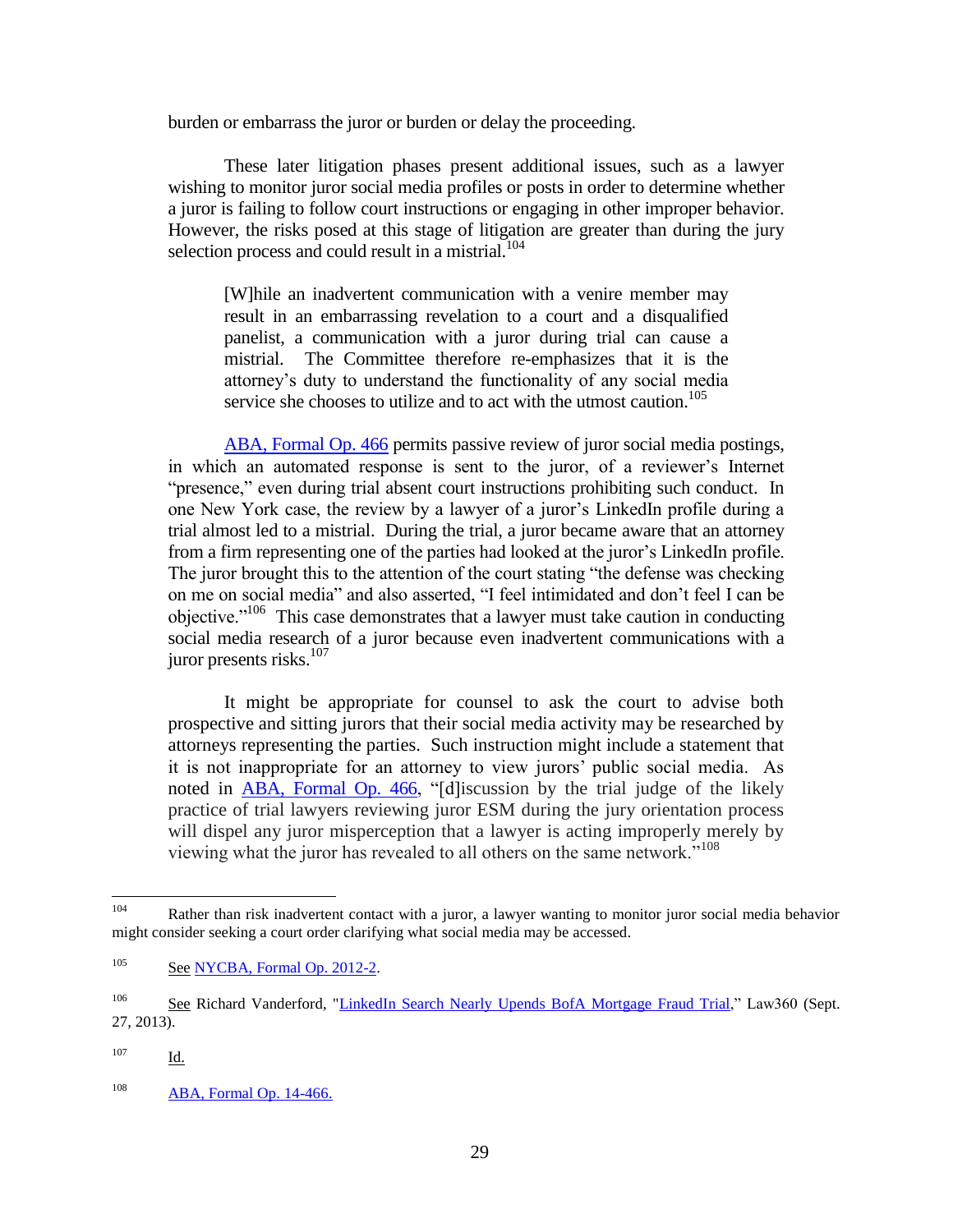#### **Guideline No. 6.E**: **Juror Misconduct**

**In the event that a lawyer learns of possible juror misconduct, whether as a result of reviewing a sitting juror's social media profile or posts, or otherwise, she must promptly bring it to the court's attention.**<sup>109</sup>

# NYRPC 3.5, 8.4.

*Comments*: An attorney faced with potential juror misconduct is advised to review the ethics opinions issued by her controlling jurisdiction, as the extent of the duty to report juror misconduct varies among jurisdictions. For example, [ABA, Formal Op. 466](http://www.americanbar.org/content/dam/aba/administrative/professional_responsibility/formal_opinion_466_final_04_23_14.authcheckdam.pdf) pertains only to criminal or fraudulent conduct by a juror, rather than the broader concept of improper conduct. Opinion 466 requires a lawyer to take remedial steps, "including, if necessary, informing the tribunal when the lawyer discovers that a juror has engaged in criminal or fraudulent conduct related to the proceeding."<sup>110</sup>

New York, however, provides that "a lawyer shall reveal promptly to the court improper conduct by a member of the venire or a juror, or by another toward a member of the venire or a juror or a member of her family of which the lawyer has knowledge."<sup>111</sup> If a lawyer learns of "juror misconduct" due to social media research, he or she "must" promptly notify the court.<sup>112</sup> "Attorneys must use their best judgment and good faith in determining whether a juror has acted improperly; the attorney cannot consider whether the juror's improper conduct benefits the attorney."<sup>113</sup>

109 See [NYCLA, Op. 743;](https://www.nycla.org/siteFiles/Publications/Publications1450_0.pdf) [NYCBA, Op. 2012-2.](http://www.nycbar.org/ethics/ethics-opinions-local/2012opinions/1479-formal-opinion-2012-02)

 $110$  See [ABA, Formal Op. 14-466.](http://www.americanbar.org/content/dam/aba/administrative/professional_responsibility/formal_opinion_466_final_04_23_14.authcheckdam.pdf)

 $111$  NYRPC 3.5(d).

<sup>112</sup> [NYCBA, Op. 2012-2.](http://www.nycbar.org/ethics/ethics-opinions-local/2012opinions/1479-formal-opinion-2012-02)

<sup>&</sup>lt;sup>113</sup> Id. See [Pennsylvania Bar Assn, Ethics Comm., Formal Op. 2014-300](http://www.danieljsiegel.com/Formal_2014-300.pdf) ("a lawyer may be required to notify the court of any evidence of juror misconduct discovered on a social networking website.").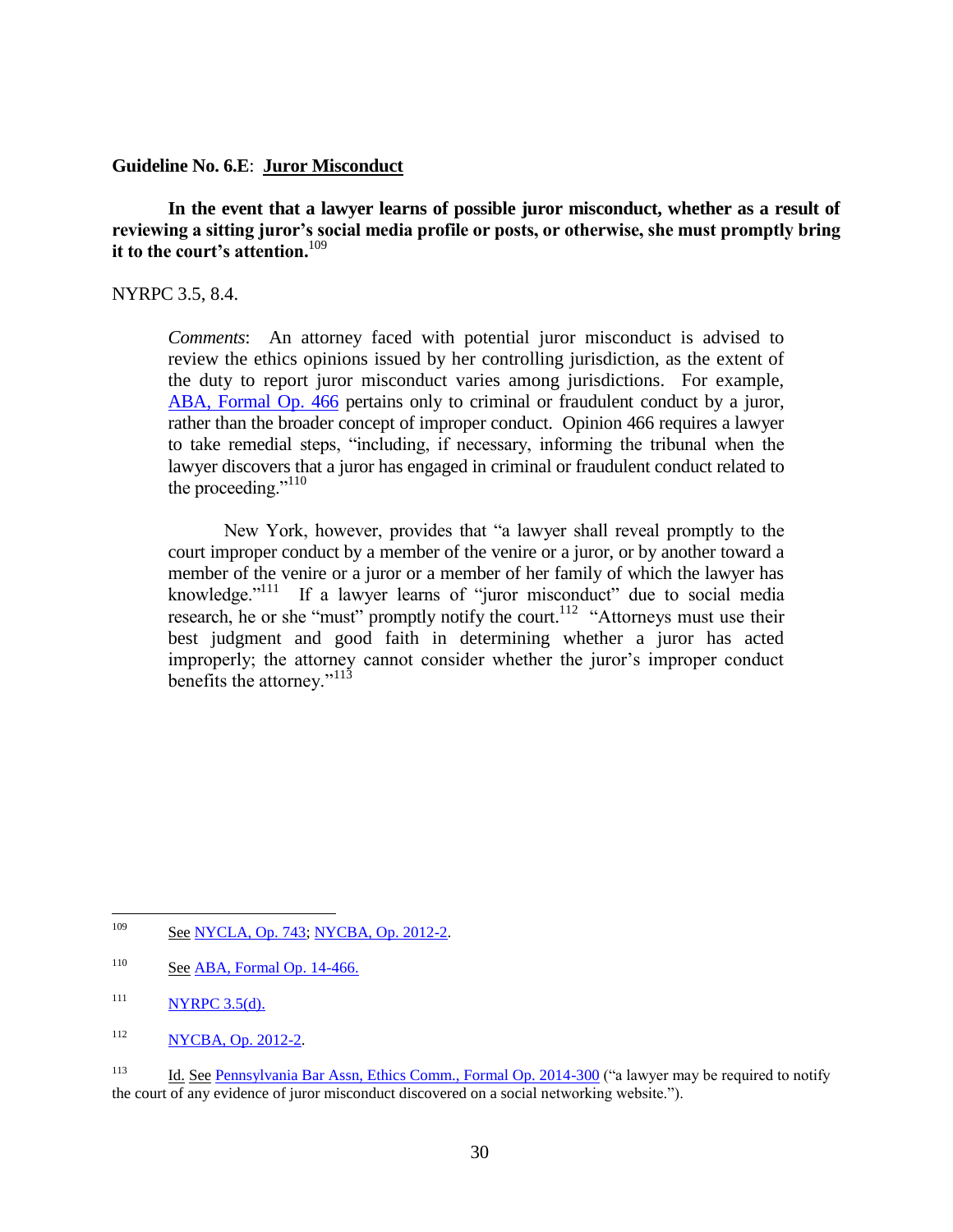# **7. USING SOCIAL MEDIA TO COMMUNICATE WITH A JUDICIAL OFFICER**

# **A lawyer shall not communicate with a judicial officer over social media if the lawyer intends to influence the judicial officer in the performance of his or her official duties.**

NYRPC 3.5, 8.2 and 8.4.

*Comment*: There are few New York ethical opinions addressing lawyers' communication with judicial officers over social media, and ethical bodies throughout the country are not consistent when opining on this issue. However, lawyers should not be surprised that any such communication is fraught with peril as the "intent" of such communication by a lawyer will be judged under a subjective standard, including whether retweeting a judge's own tweets would be improper.

A lawyer may communicate with a judicial officer on "social media websites provided the purpose is not to influence the judge, and reasonable efforts are taken to ensure that there is no ex parte or other prohibited communication,"<sup>114</sup> which is consistent with NYRPC  $3.5(a)(1)$  which forbids a lawyer from "seek[ing] to or caus[ing] another person to influence a judge, official or employee of a tribunal $^{115}$ 

It should be noted that [New York Advisory Opinion 08-176 \(Jan. 29, 2009\)](http://www.courts.state.ny.us/ip/judicialethics/opinions/08-176.htm) provides that a judge who otherwise complies with the Rules Governing Judicial Conduct "may join and make use of an Internet-based social network. A judge choosing to do so should exercise an appropriate degree of discretion in how he/she uses the social network and should stay abreast of the features of any such service he/she uses as new developments may impact his/her duties under the Rules."<sup>116</sup> [New York Advisory Committee on Judicial Ethics Opinion 08-176](http://www.courts.state.ny.us/ip/judicialethics/opinions/08-176.htm) further opines that:

> [A] judge also should be mindful of the appearance created when he/she establishes a connection with an attorney or anyone else appearing in the judge's court through a social network. In some ways, this is no different from adding the person's contact information into the judge's Rolodex or address book or speaking to them in a public setting. But, the public nature of such a link (i.e., other users can normally see the judge's friends or connections) and the increased access that the person would have to any personal information the judge chooses to post on his/her own profile page establish, at least, the appearance of a stronger bond. A judge must, therefore, consider whether any such online

<sup>114</sup> [Pennsylvania Bar Assn, Ethics Comm., Formal Op. 2014-300.](http://www.danieljsiegel.com/Formal_2014-300.pdf)

 $NYRPC 3.5(a)(1)$ .

<sup>116</sup> [New York Advisory Committee on Judicial Ethics Opinion 08-176](http://www.courts.state.ny.us/ip/judicialethics/opinions/08-176.htm)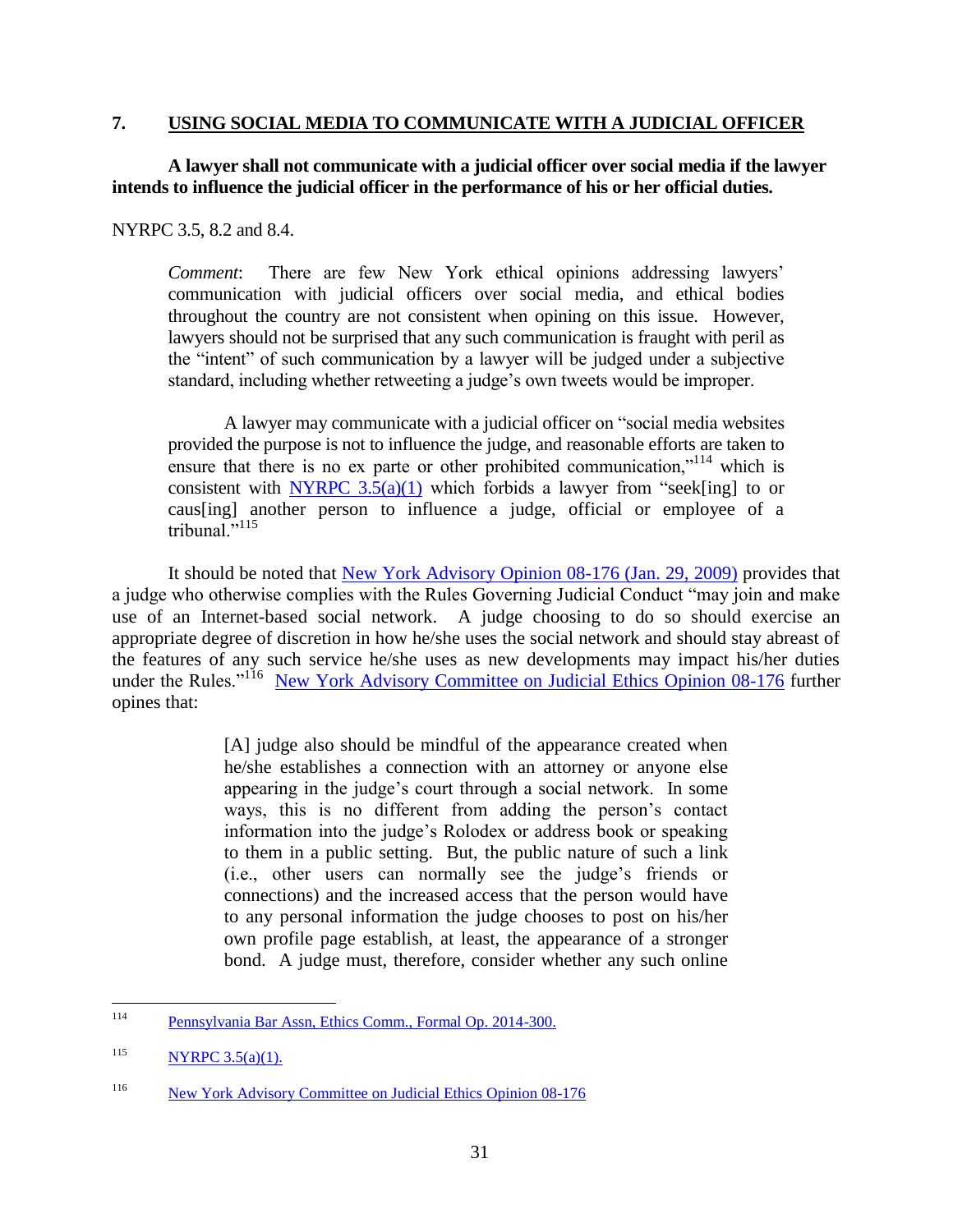connections, alone or in combination with other facts, rise to the level of a "close social relationship" requiring disclosure and/or recusal.

See [New York Advisory Committee on Judicial Ethics Opinion 13-39](http://www.nycourts.gov/ip/judicialethics/opinions/13-39.htm) (May 28, 2013) ("the mere status of being a 'Facebook friend,' without more, is an insufficient basis to require recusal. Nor does the committee believe that a judge's impartiality may reasonably be questioned (see 22 NYCRR 100.3[E][1]) or that there is an appearance of impropriety (see 22 NYCRR 100.2[A]) based solely on having previously 'friended' certain individuals who are now involved in some manner in a pending action.").